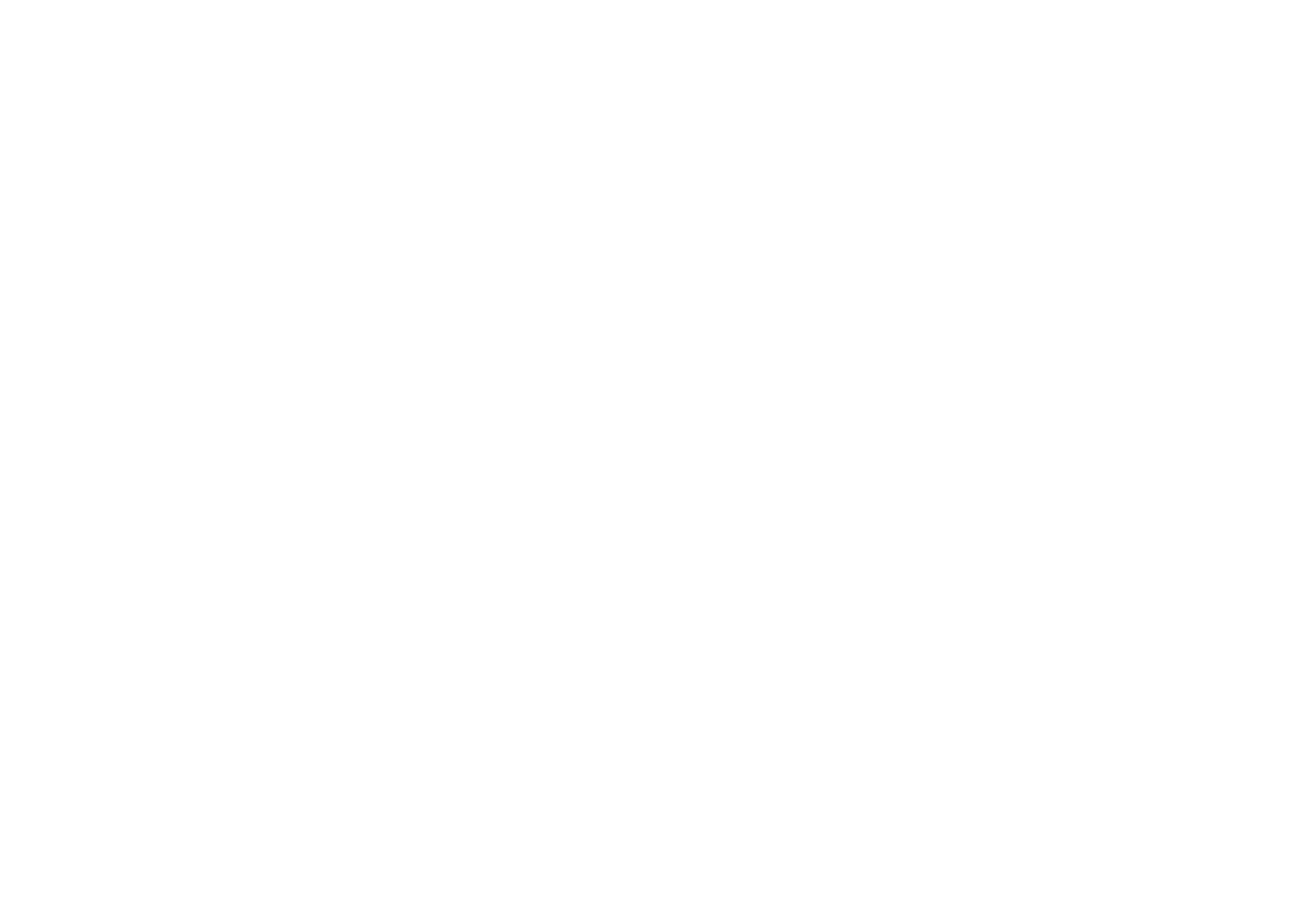# **REACT TO DOMESTIC VIOLENCE**

**BUILDING A SUPPORT SYSTEM FOR VICTIMS OF DOMESTIC VIOLENCE**

**CYPRUS MAPPING STUDY: IMPLEMENTATION OF THE DOMESTIC VIOLENCE LEGISLATION, POLICIES AND THE EXISTING VICTIM SUPPORT SYSTEM**

**DECEMBER, 2010**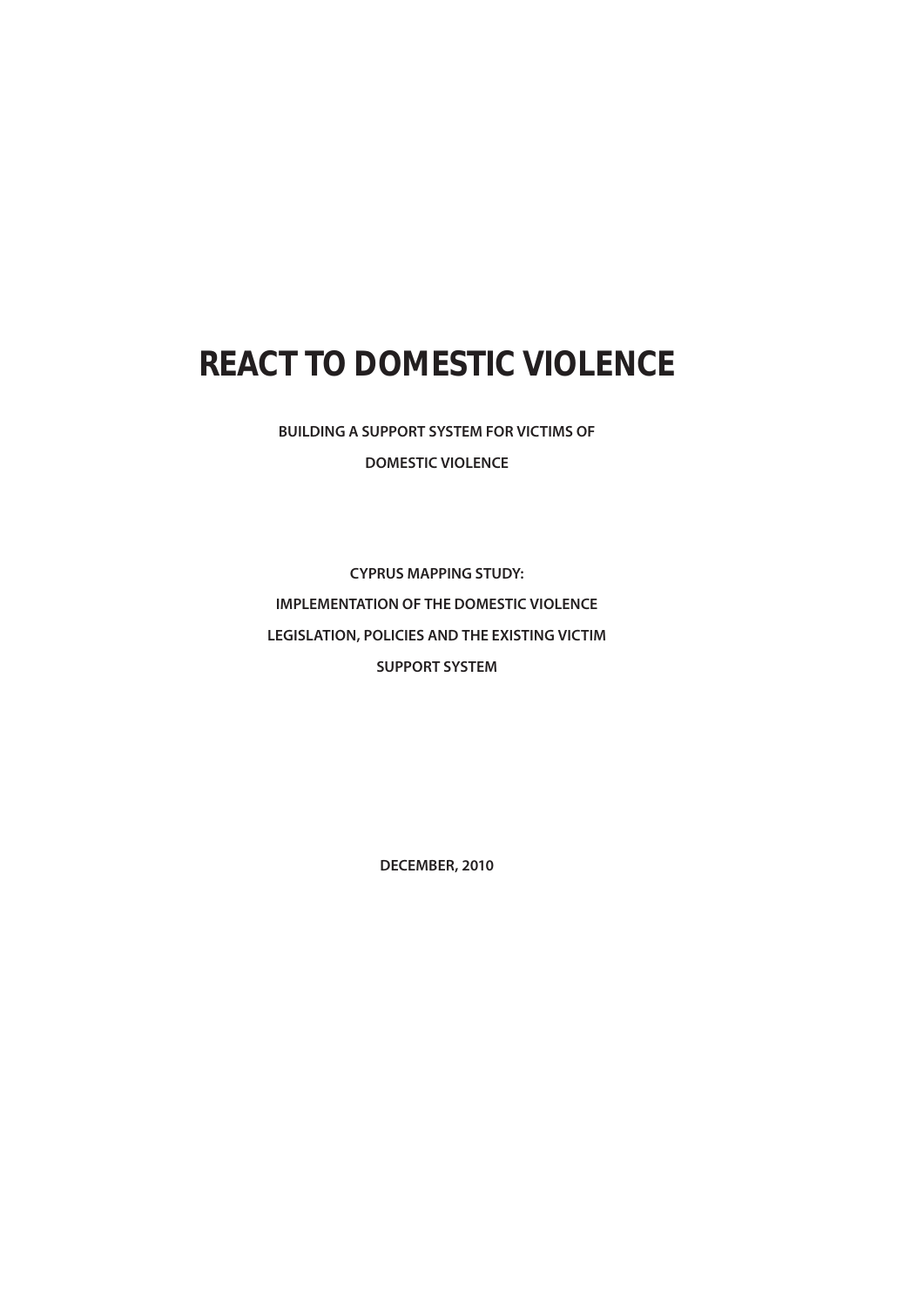REACT to Domestic Violence: Building a Support System for victims of Domestic Violence

© 2011, Mediterranean Institute of Gender Studies, all rights reserved. 46 Makedonitissas Ave. P.O. Box 24005, Nicosia 1703 Cyprus

Authors: Christina Kaili, Susana Pavlou.

Designer: Mario Pavlou, 3ems Limited.

Printed and bound by Kemanes Digital Printers Ltd.



This publication has been produced with the financial assistance of the European Commission, Daphne III Programme. The content of this documents are the sole responsibility of the Mediterranean Institute of Gender Studies and the Commission is not responsible for any use that may be made of the information contained herein.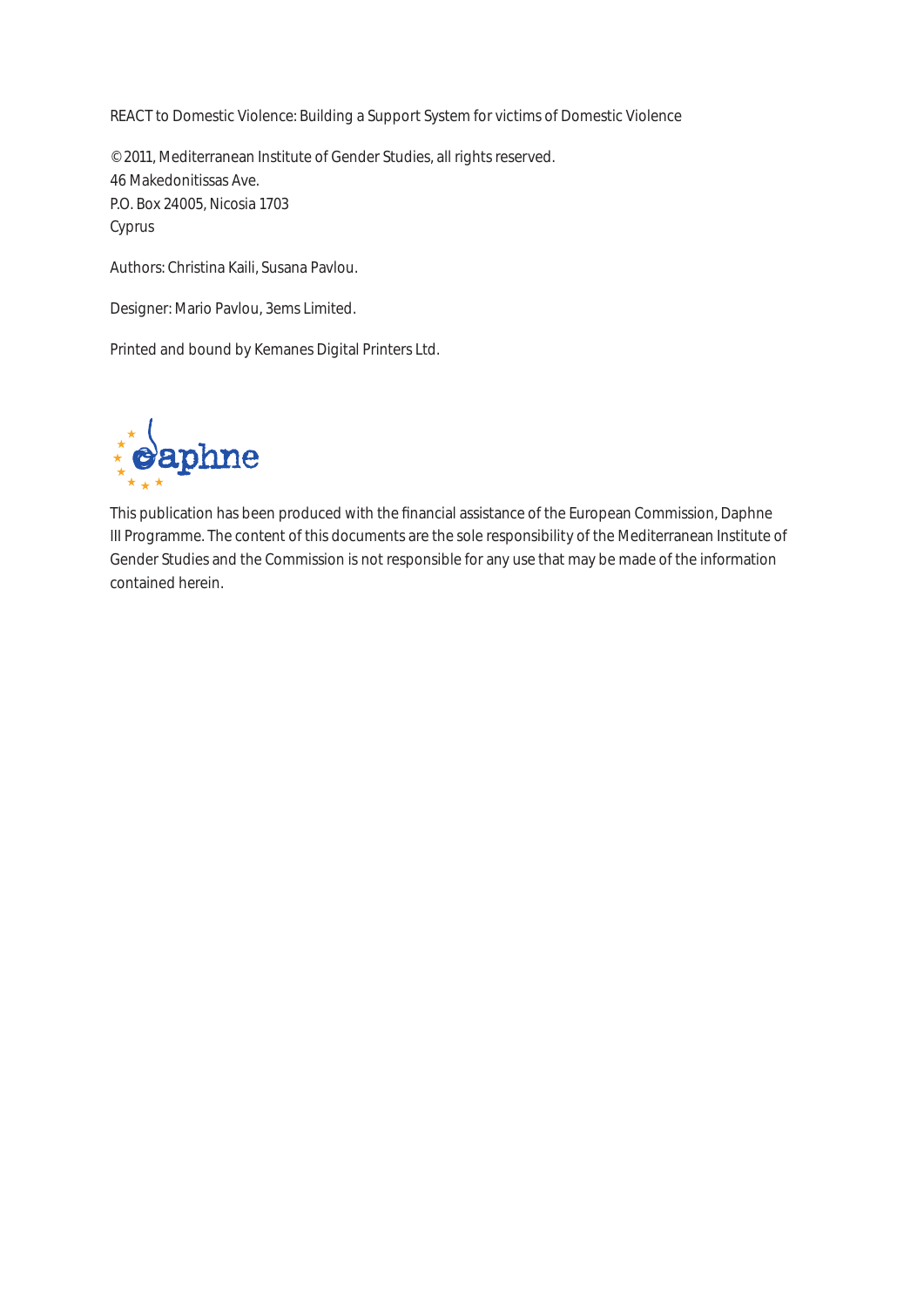# **CONTENTS**

| 1              | <b>INTRODUCTION</b>                                                                                                                                                                                                            | 1  |
|----------------|--------------------------------------------------------------------------------------------------------------------------------------------------------------------------------------------------------------------------------|----|
| $\overline{2}$ | THE CASE OF CYPRUS                                                                                                                                                                                                             | 2  |
|                |                                                                                                                                                                                                                                |    |
|                |                                                                                                                                                                                                                                |    |
|                | 2.3 The Legislative Framework and Policies Addressing Domestic Violence in Cyprus 6                                                                                                                                            |    |
| 3              | <b>PREVENTION</b>                                                                                                                                                                                                              | 9  |
|                |                                                                                                                                                                                                                                |    |
|                |                                                                                                                                                                                                                                |    |
|                |                                                                                                                                                                                                                                |    |
| 4              | <b>VICTIM SUPPORT AND TREATMENT</b>                                                                                                                                                                                            | 14 |
|                |                                                                                                                                                                                                                                |    |
|                | 4.2 Victim Identification and Intervention measurements are all the state of the state of the state of the state of the state of the state of the state of the state of the state of the state of the state of the state of th |    |
|                |                                                                                                                                                                                                                                |    |
|                |                                                                                                                                                                                                                                |    |
|                |                                                                                                                                                                                                                                |    |
|                |                                                                                                                                                                                                                                |    |
|                |                                                                                                                                                                                                                                |    |
| 5              | <b>CONCLUSIONS</b>                                                                                                                                                                                                             | 25 |
| 6              | <b>BIBLIOGRAPHY</b>                                                                                                                                                                                                            | 28 |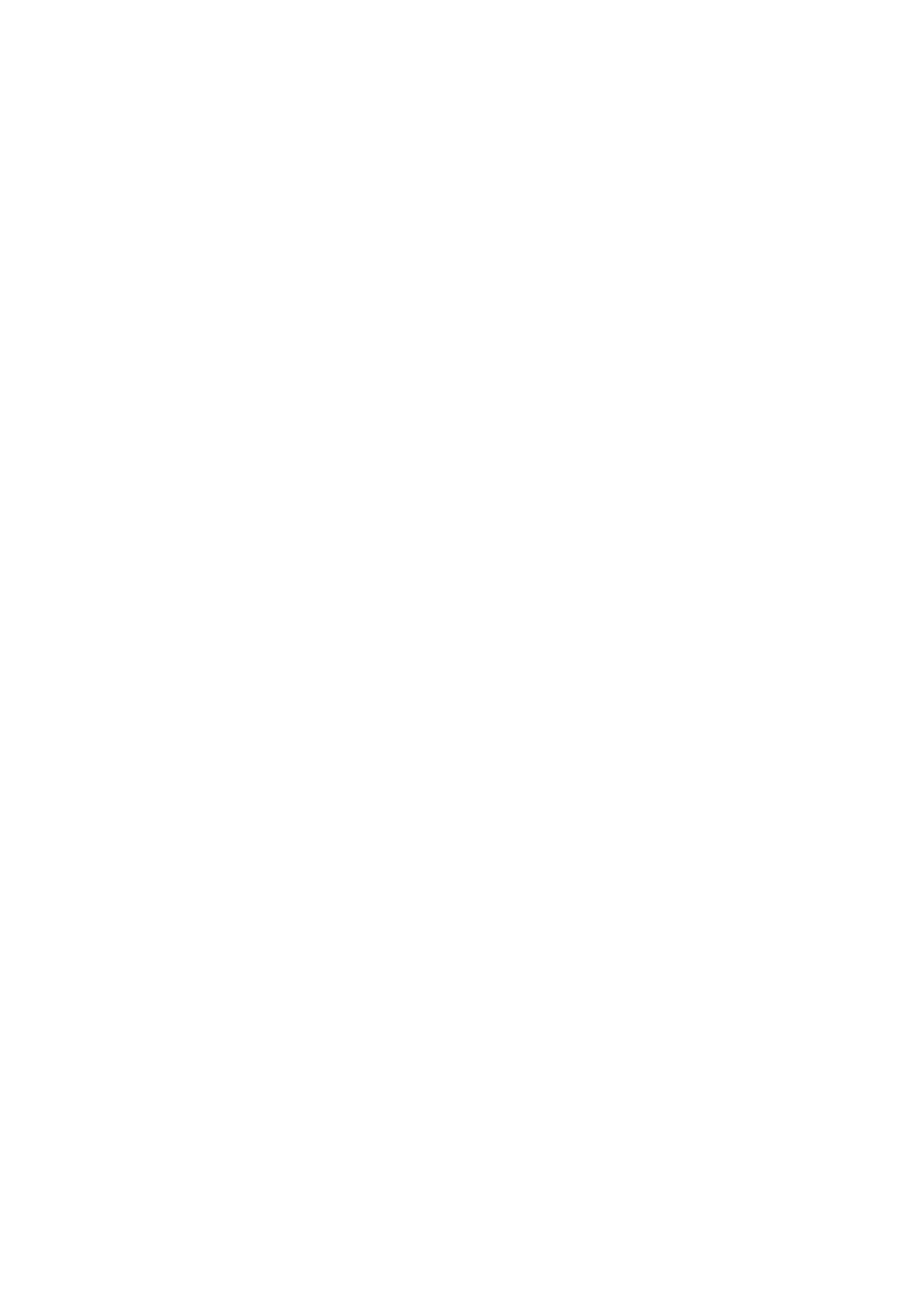# **INTRODUCTION**

This report is the result of a research project conducted by the Mediterranean Institute of Gender Studies (MIGS) within the framework of the project *REACT to Domestic Violence: Building a Support System for Victims of Domestic Violence*, funded by the European Commission Daphne III Programme, and coordinated by the Legal Informational Centre for NGOs Slovenia (PIC). The project's main aim was to raise awareness, knowledge and sensitivity among legal practitioners, judges and prosecutors involved in domestic violence as well as to increase the capacity of the NGO support system to electively respond to victim's needs.

This mapping study aims to gain and share knowledge and understanding on domestic violence in Cyprus, as well as to assess all aspects of implementation of the relevant legislation and policies on domestic violence, with a particular focus on the victim support system. The research was conducted from a gender perspective.

The qualitative analysis is based on eight semi-structured in-depth interviews conducted with policy makers and government o cials from all relevant ministries and government departments, as well as with front line services providers including the police, the social welfare services and non-governmental organisations. The themes addressed in this report include the examination of existing and planned policies to combat domestic violence; challenges relating to the implementation of relevant legislation and policy measures; views and attitudes regarding the situation of domestic violence in Cyprus; as well as recommendations for the improvement of the existing victim support system.

Information was also gathered through the existing National Action Plan on Prevention and Combating Violence in the Family (2010-2015) that was recently adopted by the Council of Ministers. Additionally, police criminal statistics, statistics from the Association for the Prevention and Handling of Family Violence, and other studies, such as those conducted by the Mediterranean Institute of Gender Studies (MIGS) and other research centres, were also used for the purposes of this report.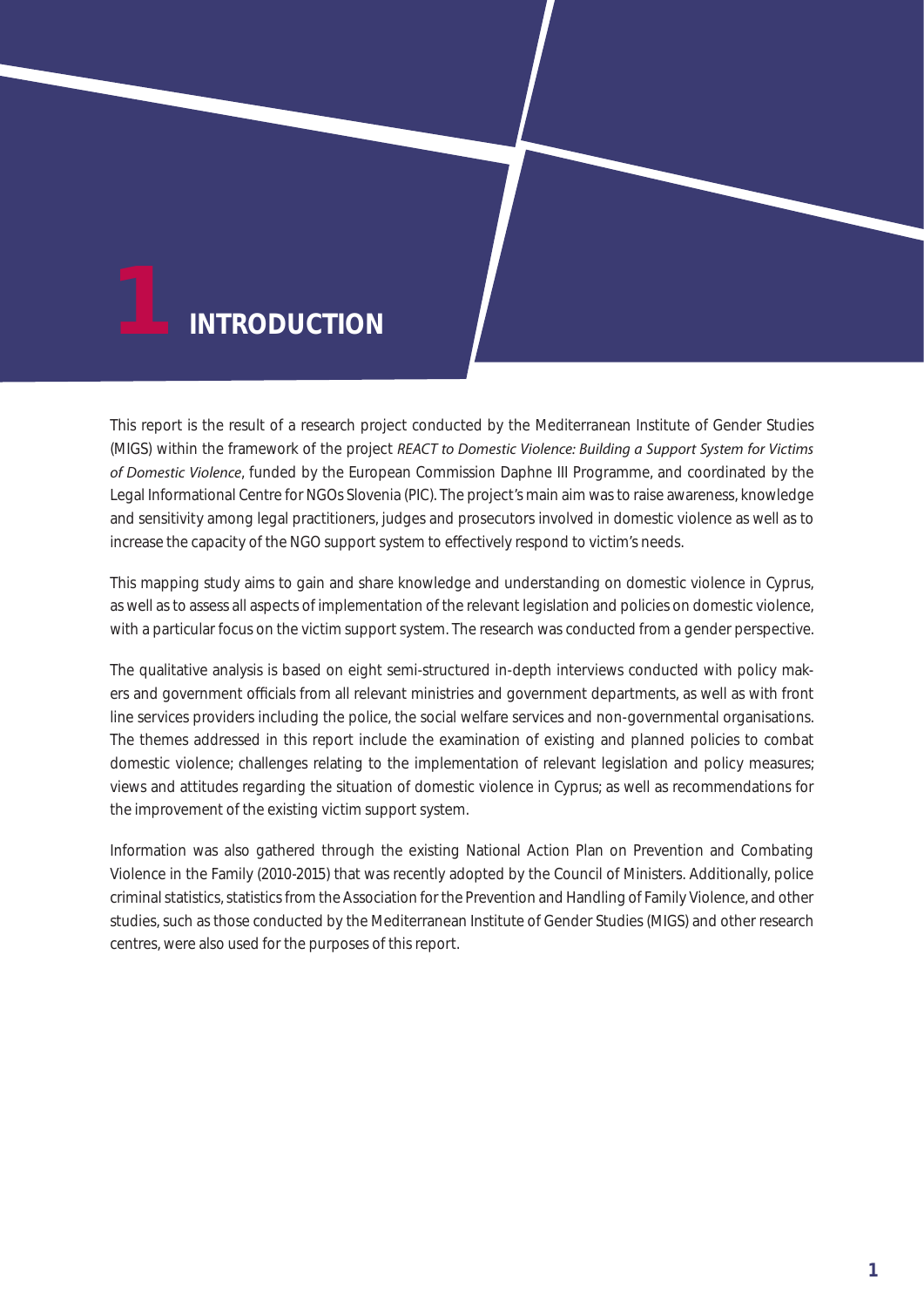

# **2.1 Defining Domestic Violence**

According to the United Nations Beijing Platform for Action, the term "violence against women" means any act of gender-based violence that results in, or is likely to result in, physical, sexual or psychological harm or su ering to women, including threats of such acts, coercion or arbitrary deprivation of liberty, whether occurring in public or private life" (United Nations 1996:73f.).

Domestic violence is the most common form of violence against women and involves a pattern of abusive and threatening behaviours that may include physical, emotional, economic and sexual violence as well as intimidation, isolation and coercion. The purpose of domestic violence is to establish and exert power and control over another; and men most often use it against their intimate partners, such as current or former spouses, girlfriends, or dating partners.<sup>1</sup> Intimate partner violence is an epidemic of global proportions that has devastating physical, emotional, financial and social eects on women, children, families and communities around the world.

Violence against women is a structural violation of women's human rights and is recognised as such by international human rights instruments. General Recommendation No. 19 of the Committee of the Convention on the Elimination of All forms of Discrimination against Women (CEDAW) states that "Gender-based violence against women is violence that is directed against a woman because she is a woman or that a ects women disproportionately." According to the Beijing Platform for Action (1995), which has been endorsed by all EU Member States, violence against women "is a manifestation of the historically unequal power relations between men and women, which have led to domination over and discrimination against women by men and to the prevention of women's full advancement".

Violence against women is rooted in a system of practices and laws which sanction men's rights and active attempts to maintain dominance and control over women.2 Domestic violence, as a form of violence against women, involves a male perpetrator and a female victim in the majority of reported violence, and constitutes a reflection of unequal power relationships between men and women.<sup>3</sup>

In Cyprus, according to the Violence in the Family (Prevention and Protection of Victims) Laws, violence in the family "means any act, omission or behaviour which causes physical, sexual or mental injury to any member

1 Stop Violence against Women: A project by the Advocates for Human Rights. [*www.stopvaw.org*]

<sup>2</sup> Maynard, M. (1989) 'Privilege and Patriarchy: Feminist thought in the nineteenth century', in S. Mendus and J. Rendall (eds.), Sexuality and Subordination. London, Routledge, pp. 221-247.

<sup>3</sup> Maynard, M. and Winn, J. (1997) 'Women, Violence and Male Power' in Robinson, Victoria and Richardson, Diane (eds.), Introducing Women's Studies. Macmillan Press; 2nd Revised edition, p. 180.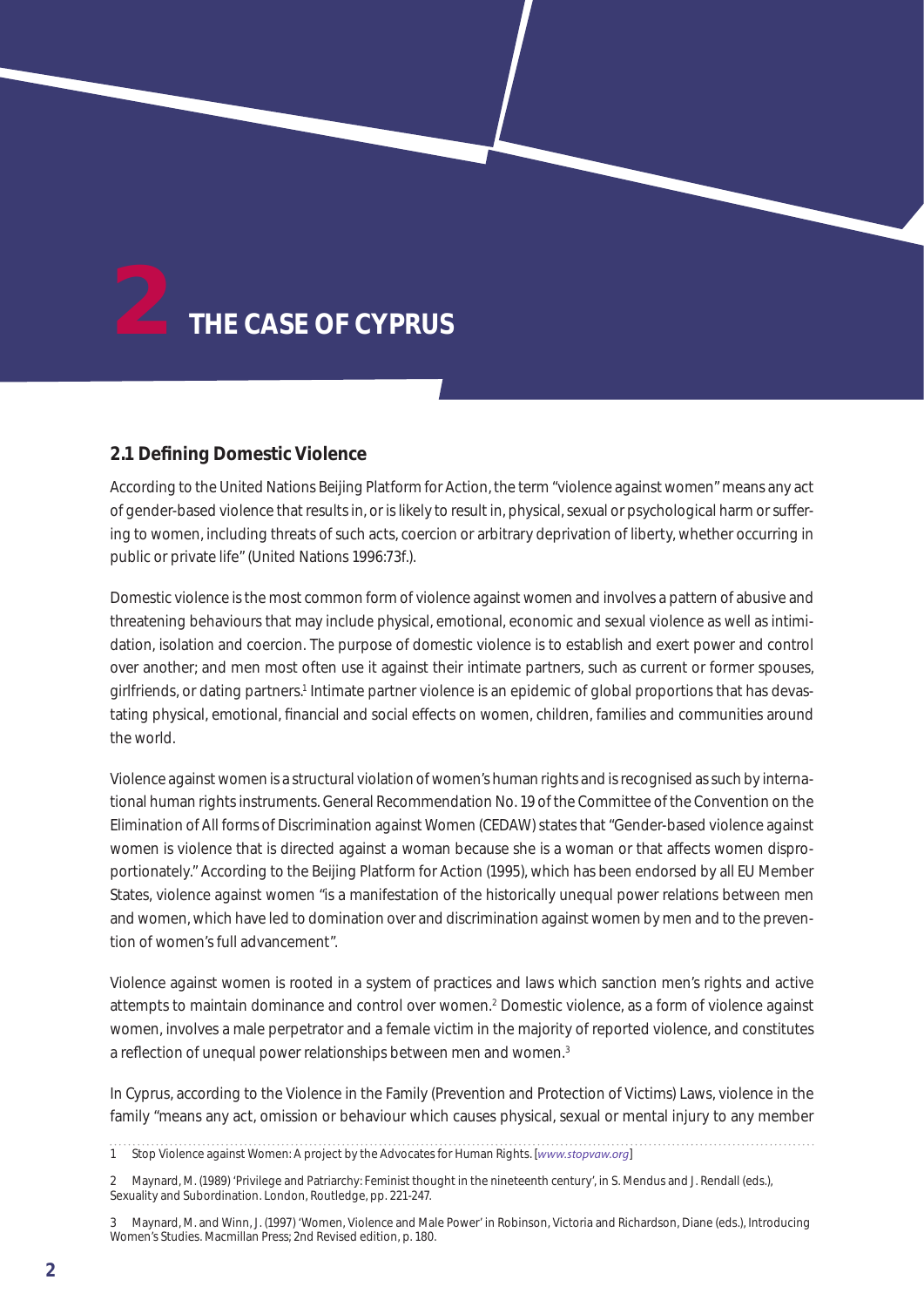of the family by another member of the family and includes violence used for the purpose of having sexual intercourse without the consent of the victim as well as of restricting its freedom."4 Member of the family, according to the Law, can mean a husband and wife who have been legally married whether the marriage still exists or not, or cohabiting partners; the parents of the cohabiting spouses; the children and/or grandchildren of cohabiting partners and their parents; or any person residing with the aforementioned persons. The defilement or attempted defilement of girls under the age of 16, are considered particularly serious and carry increased sentences. The Law also specifically recognizes children witness of violence as direct victims of said violence. Furthermore, marital rape is recognized in the law as a gender-specific o ence by a husband toward his wife.

The Cyprus law on domestic violence has been widely assessed to be adequate and its broad scope has been cited as an example of best practice. However, the 'family violence' framework has been widely criticized by experts on violence against women as this results in public policies that aim to combat domestic violence from a gender blind perspective, without consideration of the gendered power relations at stake in violence against women. Furthermore, it has been argued that not only is gender-neutral legislation subject to manipulation by violent o enders, but it has also serviced to prioritize the stability of the family over the rights of the (predominantly female) complainant/ survivor, because it does not specifically reflect or address women's experiences of violence perpetrated against them.<sup>5</sup> Thus, gender-neutral legislation fails to recognise the di erences and specific needs of women and men, does not acknowledge that women's and men's experiences of violence dier, nor does it identify such violence as a manifestation of historically unequal power relations between men and women $6$ 

As a consequence of this gender-blind approach, as this report will reveal, all policies and measures to combat domestic violence adopted in Cyprus have failed to address the root causes of such violence on the one hand, and have failed to meet the specific needs of women victims of violence and their children on the other.

# **2.2 Main Features and Recent Trends in Domestic Violence**

National data on the prevalence of domestic violence is scarce and the only data available are those collected by the Cyprus Police and the Association for the Prevention and Handling of Violence in the Family, an NGO that runs a domestic violence hotline and a women's shelter. Population based surveys on the prevalence as well as the eects of all forms of violence against women are non-existent and questions on violence against women are not included in other national surveys such as those on health, well-being and quality of life. Police statistics make it possible to describe the trend in *reported* cases of domestic violence but do not give a true picture of the prevalence of domestic violence in Cyprus. For this reason, the records of the Association for the Prevention and Handling of Violence in the Family are particularly useful, as will be seen below.

The Advisory Committee for the Prevention and Combating of Violence in the Family, a coordinating body for the monitoring of violence in the family has for some years now been coordinating e orts to create a unified database under the Law Services of the Republic to which all front-line services such as the Social Welfare Services, the Health Services, and the Police will contribute under the principle of "mandatory reporting". However, developments have been slow and it is not clear when the database will be fully functional. The establishment of the database has been included in the recently published National Action Plan on the Prevention and Combating of Violence in the Family (2010-2015), although no timeline for this has been

4 The Violence in the Family (Prevention and Protection of Victims) Law 119(I) of 2000 and 212(I) of 2004.

<sup>5</sup> United Nations Division for the Advancement of Women (2008) *Good Practices in Legislation on Violence against Women*, Report of the Expert Group Meeting, 26-28 May 2008, p. 16.

<sup>6</sup> United Nations Division for the Advancement of Women (2008) *Good Practices in Legislation on Violence against Women*, Report of the Expert Group Meeting, 26-28 May 2008, p. 15.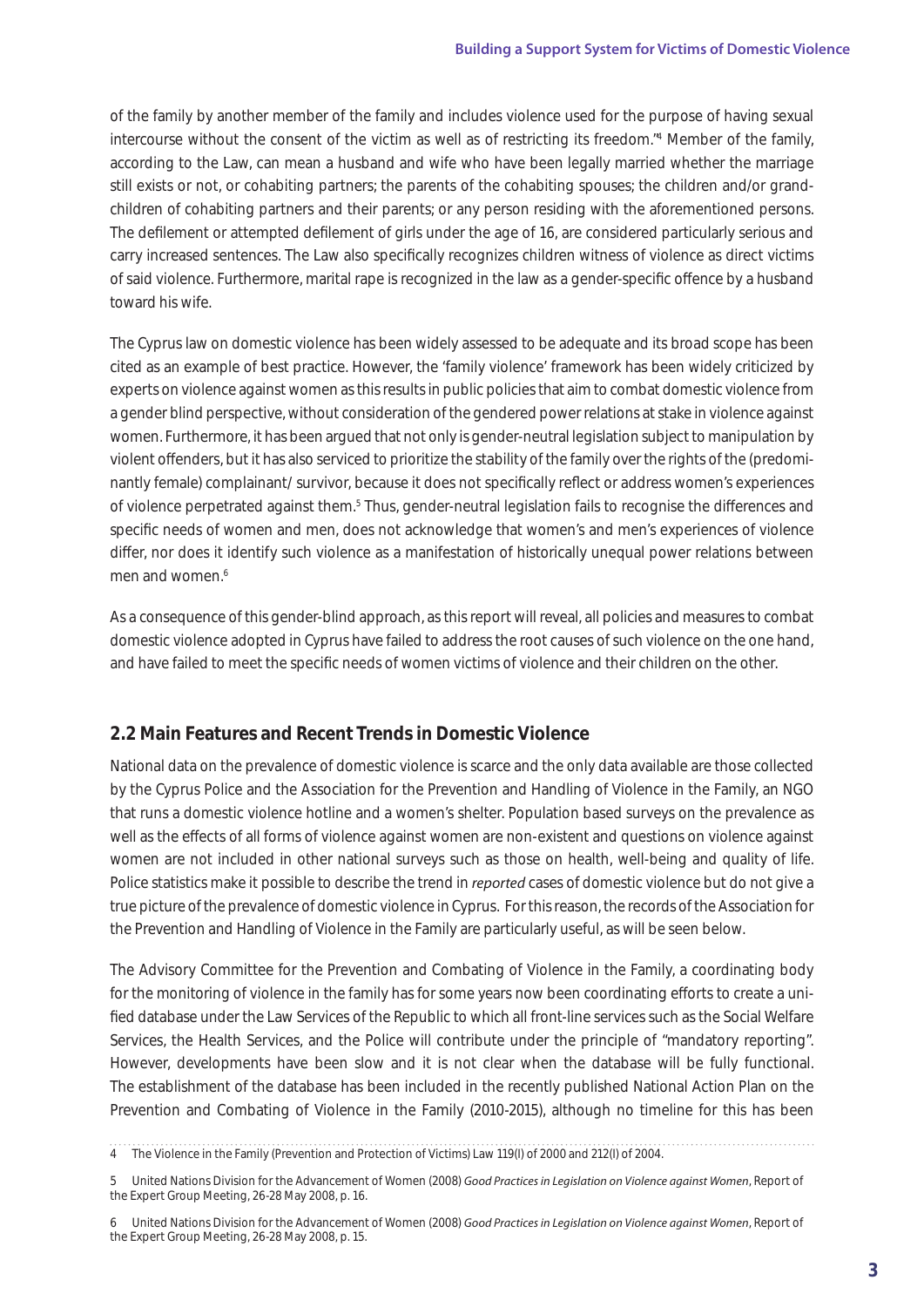indicated. The Advisory Committee also has the authority to commission studies on violence in the family, but, to date, the only prevalence study that has taken place involved the impact of violence in the family on children of 12-18 years.

The prevalence of reported domestic violence has risen dramatically in the last decade. Criminal statistics collected by the Police show a general trend of increased reporting of violence in the family with reported cases almost doubling from 2002 to 2008 (538 and 959 cases respectively). Over this period the large majority of cases have involved physical violence (79%), followed by psychological violence (18.5%) and sexual violence (2.4%). All forms of violence have shown an increase over this time period. In terms of sexual violence, the fact that marital rape was recognized and penalized under the amended law on family violence in 2004, may have indirectly contributed to the increase in reported cases.

In terms of gender, the majority of victims during the period 2002-2008 were women at 71.18%. If we include children (girls and boys under 18 years) the figure rises to 82%. The vast majority of perpetrators during the same period are men at 81.6%.

According to the statistics of the Association for the Prevention and Handling of Violence in the Family, cases of domestic violence have tripled over the years 2004-2009 (from 397 cases in 2004 to 1148 cases in 2009). The vast majority of victims over this period have been women with 83% in 2009 as compared to 8.6% men. Of these cases, 82% were classified as involving psychological violence, 44% physical violence, 0.7% sexual violence.7 The figures show an overlap in forms of violence, demonstrating that in many cases reports involve both physical and psychological violence. This trend in forms of violence has remained more or less consistent over the period 2004-2009.

Interestingly, while psychological violence was the main form of violence reported to the NGO, physical violence greatly outnumbered other forms of violence reported to the Police. The fact that women are more likely to report physical/sexual violence to the police poses the question as to whether women experiencing psychological abuse recognize such abuse as a form of violence on the one hand, or feel that they will be taken seriously by the authorities on the other.

Although the increase in reporting can be seen as a positive trend, the scarcity of national prevalence studies conceals the fact that domestic violence is, as all forms of violence against women, one of the least reported crimes in Cyprus. This is due to ingrained socio-cultural attitudes that render violent behaviour acceptable, persistent economic inequalities between women and men, a lack of confidence in the relevant authorities, a total lack of resources for women victims of violence, fear of social stigmatization, and a general culture of "victim blaming" in relation to all forms of violence against women.8

Another important trend in reported domestic violence cases in Cyprus is the high level of 'attrition' in the course of investigations and prosecutions of domestic violence.9 A very high number of cases of reported domestic violence cases do not develop into criminal investigations and are either suspended or interrupted. According to the Police, this is mainly a result of victims changing their testimonies and/or returning to the violent relationship and the fact that the victim is often the only witness exacerbates the problem. According to a report by Veis (2010) analysing the criminal investigations of domestic violence cases during 2005, only 40% of cases reported to the police took the form of a formal criminal investigation. 90% of cases that were formally

<sup>7</sup> Cyprus Association for the Prevention and Handling of Violence in the Family. [*www.domviolence.org.cy*]

<sup>8</sup> European Commission, Expert Group on Gender Equality and Social Inclusion, Health and Long-Term Care Issues (2010) *Violence against Women and the Role of Gender Equality, Social Inclusion and Health Strategies*, Synthesis Report, Brussels.

<sup>9</sup> Attrition refers to the process by which reported cases are lost from the legal process, and thus do not result in a criminal conviction. See Kelly, L. & Lovett, J. (2009) 'Di erent Systems, similar outcomes? Tracking attrition in reported rape cases in eleven countries', European Briefing, April 2009, Child and Woman Abuse Studies Unit.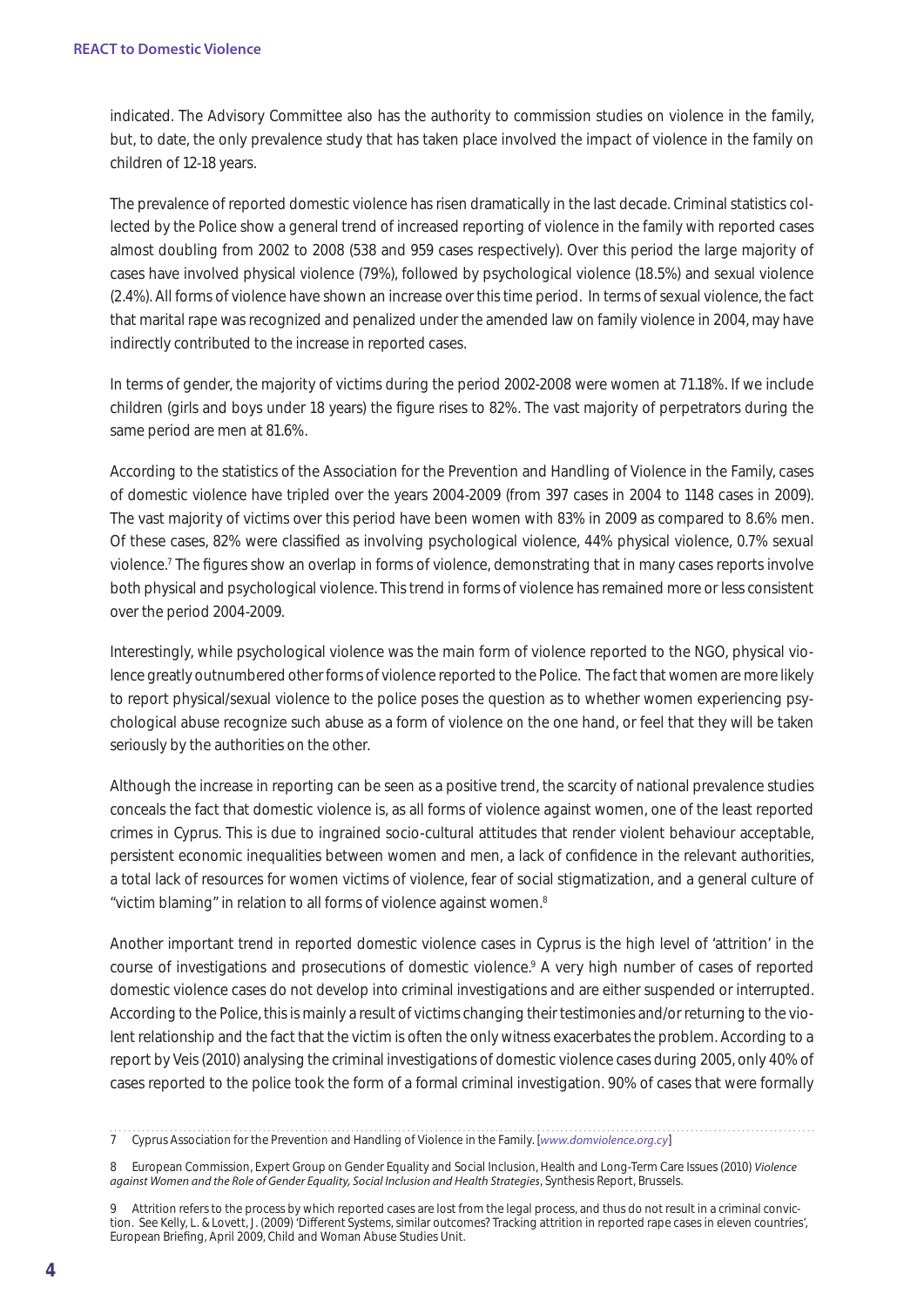investigated proceeded to court but only half of these were completed. The remaining half were suspended, interrupted, withdrawn or rejected by the courts.10 Of the number of cases recorded in court only 38% resulted in a conviction (66% of those cases completed in the courts) and 34% of cases resulted in acquittals.

Also discouraging are the nature of penalties imposed on the perpetrators of domestic violence. The majority of penalties imposed were fines (74%), 21% were imprisonment and/ or suspended sentence, and 5% were probation. Thus there is clear and overwhelming preference for imposing monetary fines and financial guarantees.11 According to Veis, the minimum monetary fine imposed was approx. 50 Euros and the maximum approx. 3,850 Euros. In terms of prison sentences, the maximum penalty was 12 years and the minimum just 10 days. The median prison sentence during the period under study was 6 months and the median monetary fine was approximately 500 Euros.

There have not been any qualitative studies on attrition in domestic violence cases in Cyprus. In the absence of such, in order to shed some light on the continuing "justice gap" in domestic violence cases, we can only draw on research that has been carried out in other European countries as well as on the opinions of the service providers interviewed during this study. Firstly, participants felt that the high level of attrition is directly related to deficits in the victim support system that does not do enough to encourage victims to proceed with criminal investigations. The criminal justice process can be an ordeal and there is a valid concern for the continuing safety of the victim. Furthermore, women with children may be more reluctant to pursue criminal investigations for fear that this may adversely a ect their safety and well-being. The high levels of attrition are also strongly linked to the economic dependency of women on their partners and to the lack of adequate re-integration and social inclusion mechanisms that would allow women to exit violent relationships and pursue independent lives.

Research has also shown that women do not have su cient confidence in the system in order to proceed with criminal charges.<sup>12</sup> This is also related to sentencing, as women may feel that the end result may not be worth the possible cost to them. As seen above, it is obvious that the sentences imposed on perpetrators do not provide any real deterrent to perpetrators and are not preventative on a wider social level. Furthermore, if one considers the protection of the victim which is at the heart of the Cyprus law on domestic violence, the sentences imposed cannot be considered adequate to ensure the protection of the victim from immediate danger from the perpetrator. The preference for monetary fines can also directly or indirectly a ect the victim, particularly when victim and perpetrator are still legally married. A shocking example of this was given by a representative of an NGO, who cited a case of a victim who was forced to pay the monetary fine of her violent husband.

Ensuring that victims are provided with continuing specialized support and protection is vital in order to increase the number of women willing to support criminal prosecutions through the courts. Furthermore, there is a need for the police, the judiciary, and service providers to understand the dynamics of domestic violence against women in order to appreciate the particular die culties that victims face in reporting incidents, let alone supporting investigations and prosecutions. Finally, if victims do not see the criminal justice system as providing an adequate and long-term resolution to her ordeal, then there is not sue cient motivation for victims to go through this process.<sup>13</sup>

<sup>10</sup> Veis, C. (2010) 'The Criminal Investigation of Domestic Violence Cases: Challenges and Issues', *Analysis Report, Inspection of Cyprus and European Law*, Vol. 11, ∆ικαιονομία – Law Publishing, p. 6-11.

<sup>11</sup> Ibid, p.9.

<sup>12</sup> Hester, Marianne (2006) 'Making it through the Criminal Justice System: Attrition and Domestic Violence', *Social Policy& Society*, 5:1. 79-90.

<sup>13</sup> HM Crown Prosecution Service Inspectorate, HM Inspectorate of Constabulary, 'Violence at Home: A Joint Inspection of the Investigation and Prosecution of Cases Involving Domestic Violence', February 2004. [*http://www.hmcpsi.gov.uk/documents/services/ reports/EAW/DomVio0104Rep.pdf*]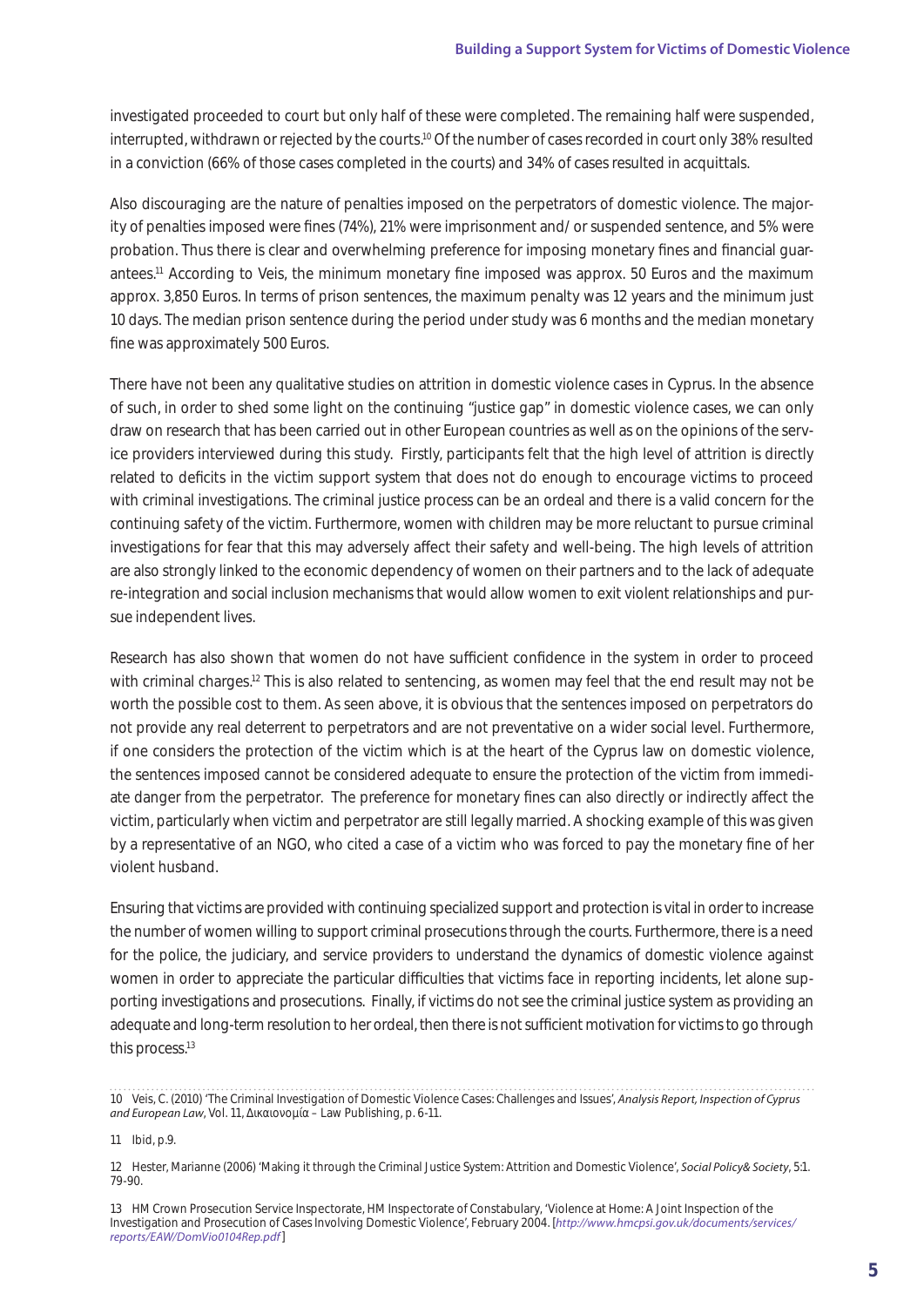# **2.3 The Legislative Framework and Policies Addressing Domestic Violence in Cyprus**

Domestic violence is the form of violence against women that has received the greatest level of support by the Cyprus Government. This can be explained in part by the fact that in Cyprus, as in Europe and worldwide, intimate partner violence is the most common form of violence against women. However, it must be said here that the fact that other forms of violence against women are given little, if any, attention reveals a general lack of awareness and understanding of the scope and nature of violence against women, as well as a lack of real political will to combat the phenomenon.

Cyprus has a comprehensive legal framework to address violence in the family which has been the basis of all action on domestic violence to date. However, this poses a critical problem: The term violence in the family as defined by law is gender-neutral and covers violent behaviour perpetrated by any member of the family toward any member of the family ignoring the gender specificities of the violence. Furthermore, the term "family violence" fails to highlight that violence against women largely stems from women's subordinate status in society.14 Thus, it is evident that domestic violence is not, in fact, recognized or defined as a form of violence against women. As almost all the organisations working on issues of violence in Cyprus employ the Cypriot legal definition as given by the Cyprus law on family violence, this has resulted in a lack of gender sensitivity particularly in support and protection measures as will be seen further below. It has also resulted in a lack of awareness of the dynamics of domestic violence, and its links to gender [in]equality and social norms and stereotypes.

The Violence in the Family (Prevention and Protection of Victims) Law 47 (I)/1994, replaced by Law 119(I)/2000, was later amended in 2004 by Law 212(I)/2004. The Law inter alia condemns any act of violence within the family, raises substantially the penalties for violence, provides protection to victims mainly by empowering the Court to issue restraining orders, clarifies that rape can be committed within marriage, facilitates the reporting of violent incidents, provides for the appointment of Family Counsellors, the setting up of the Advisory Committee to monitor the implementation of the Law, taking testimonies of victims of violence by electronic means, establishment of a shelter for victims, the protection of victims and witnesses, and makes the spouse a compellable witness if the victim is another member of the family. Despite the law's gender neutrality, it does recognize that rape can be committed within marriage and makes extensive provision for the protection of victims.15

Another recent development was the adoption by the Council of Ministers of a National Action Plan on Prevention and Combating Violence in the Family (2010-2015). The aim of the NAP is to monitor the extent of violence in the family in Cyprus; to raise awareness and sensitize the public as well as relevant professionals using various mediums, including special conferences and seminars and information campaigns and programmes; to promote scientific research on violence in the family; to promote services dealing with all aspects of the problem and specifically for support and protection of victims; and monitor the eectiveness of services and the enforcement of the relevant legislation. Although the NAP is ambitious both in terms of its stated objectives as well as actions foreseen, a number of limitations put the possibility of its e ective implementation into serious question.<sup>16</sup>

In terms of content, the NAP in its introduction recognizes that domestic violence disproportionately a ects women (and children) and is a consequence of unequal power relations between women and men.

16 Advisory Committee for the Prevention and Combating of Violence in the Family, *Cyprus National Action Plan on Combating Violence in the Family 2010-2015*, Nicosia. [*http://www.familyviolence.gov.cy/upload/downloads/actionplan\_2010-2013.pdf*]

<sup>14</sup> World Health Organisation (2005) 'Multi-country Study on Women's Health and Domestic Violence against Women: Initial Results on Prevalence', *Health Outcomes and Women's Responses*, Geneva.

<sup>15</sup> The Violence in the Family (Prevention and Protection of Victims), Laws 2000 And 2004 [*http://www.familyviolence.gov.cy/upload/ legislation/laws\_2000\_and\_2004\_en.pdf*], and Violence in the Family Prevention and Protection of Victims, Law 1994, [*http://www.familyviolence.gov.cy/upload/legislation/law\_1994\_en.pdf* ]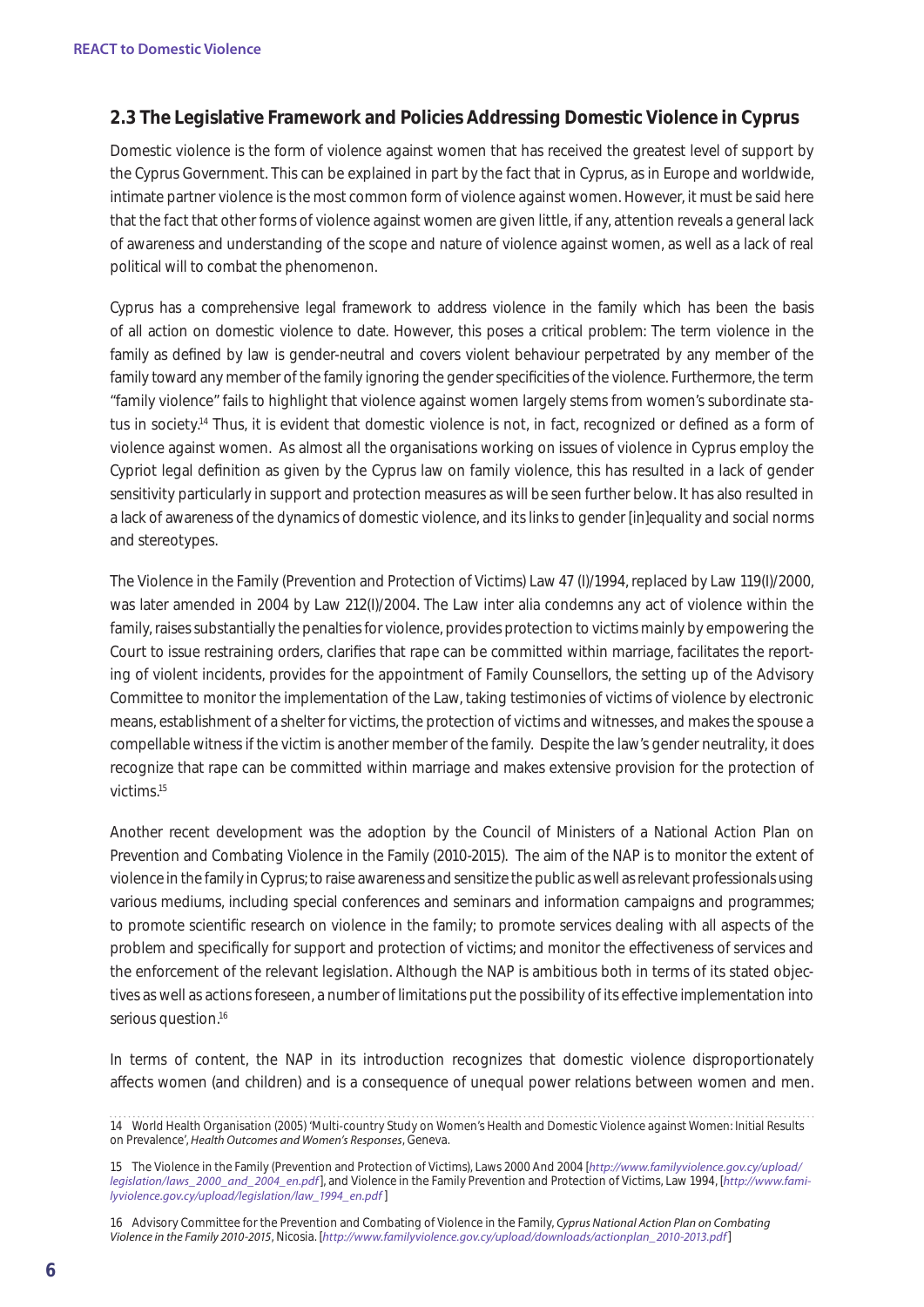Despite this recognition, gender equality does not feature in the 'basic principles' upon which the NAP is based. Women are referred to as a 'vulnerable group' along with children, persons with disabilities, and migrants. Having said that, there have been e orts to take into account the gender dimension of family violence particularly in the section on prevention, and the section on sensitization and training of professionals and the public. Reference is made to actions to empower women, to the eradication of gender stereotypes and the promotion of gender equality, with a special focus on the educational system.

More seriously, however, in terms of protection and support of victims of domestic violence the gender perspective is lacking completely. There is special reference to timely identification of victims of violence, with a special focus on vulnerable groups including children and children with disabilities, as well as the elderly and adults with disabilities. Nowhere under this heading is the gender dimension of protection and support to victims recognized, demonstrating a lack of awareness of both the causes and consequences of domestic violence against women that are inextricably linked to gender inequalities in all areas of life. Furthermore, there are no provisions for addressing the needs of migrant women who may face economic disadvantages, language barriers, and institutional racism. On the other hand, the NAP does foresee the establishment of regulations for the operation of shelters, financial support to NGOs and community centres for the provision of services to victims, as well as the establishment of programmes for the social inclusion and social protection of victims of family violence.

In addition to the limitations described in terms of content, there are other practical limitations that put into question the feasibility of the full implementation of the NAP. The most serious of these limitations is, firstly, in the lack of specific timelines for the implementation of the actions foreseen, and, secondly, the failure to allocate a specific budget for its implementation. As one government representative stated:

*"Funding and timetables to implement the NAP on Domestic Violence have not been set. Each ministry is responsible for including costs in their respective annual budget in order to be able to implement activities next year. Of course, this year budgets have been cut significantly due to the economic crisis, so I do not know to what extent the relevant stakeholders took into consideration the implementation costs of the NAP".*

Another limitation identified in the NAP is that the responsibility for evaluation of the implementation of the NAP lies with the Advisory Committee for the Prevention and Combating of Family Violence, which is also the institution responsible for coordinating the implementation of the NAP. Although internal evaluation is important, it is also crucial for evaluation by a third party for more objective and critical feedback on the implementation and impact of the proposed actions.

A serious shortcoming of the NAP on family violence, and one that has received considerable criticism, is the complete absence of NGOs and women's organizations in the proposed actions. Given the enormous contribution of women's organisations and NGOs such as the Association for the Prevention and Handling of Violence in the Family not only in providing services that are not offered by the State, but also in raising awareness and conducting research, their absence is a serious deficiency. At the time of writing this report, the House Committee for Equal Opportunities is seeking an explanation from the relevant authorities for this omission.

Another NAP that is worth mentioning is the National Action Plan on Equality between Men and Women (2007- 2013) which includes violence against women among its main priorities.<sup>17</sup> Taking a gender equality approach, it makes reference to all forms of violence against women including domestic violence. Proposed actions include awareness raising campaigns, training of relevant professionals on issues of gender equality and violence against women, the establishment of an electronic observatory for the collection of data on all forms of violence against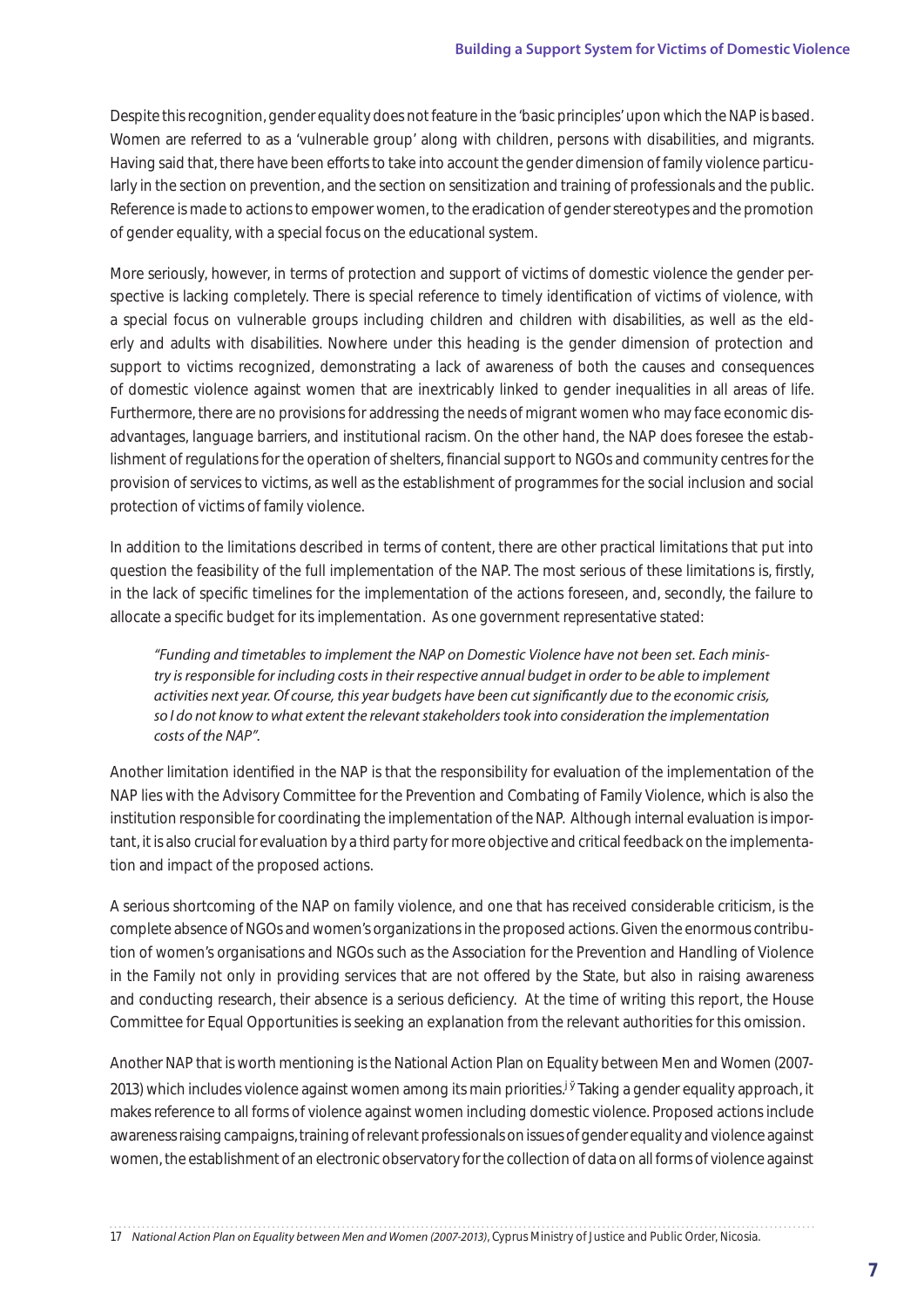women, and the conducting of research on all forms of violence against women. Despite this, as with the NAP on family violence, the proposed actions are vague and not specific in terms of their aim, target group, timeline and budget. Furthermore, there are no proposed actions to address the needs of di erent groups of women, such as migrant women (except in reference to tra cking), women with disabilities, elderly women and so on.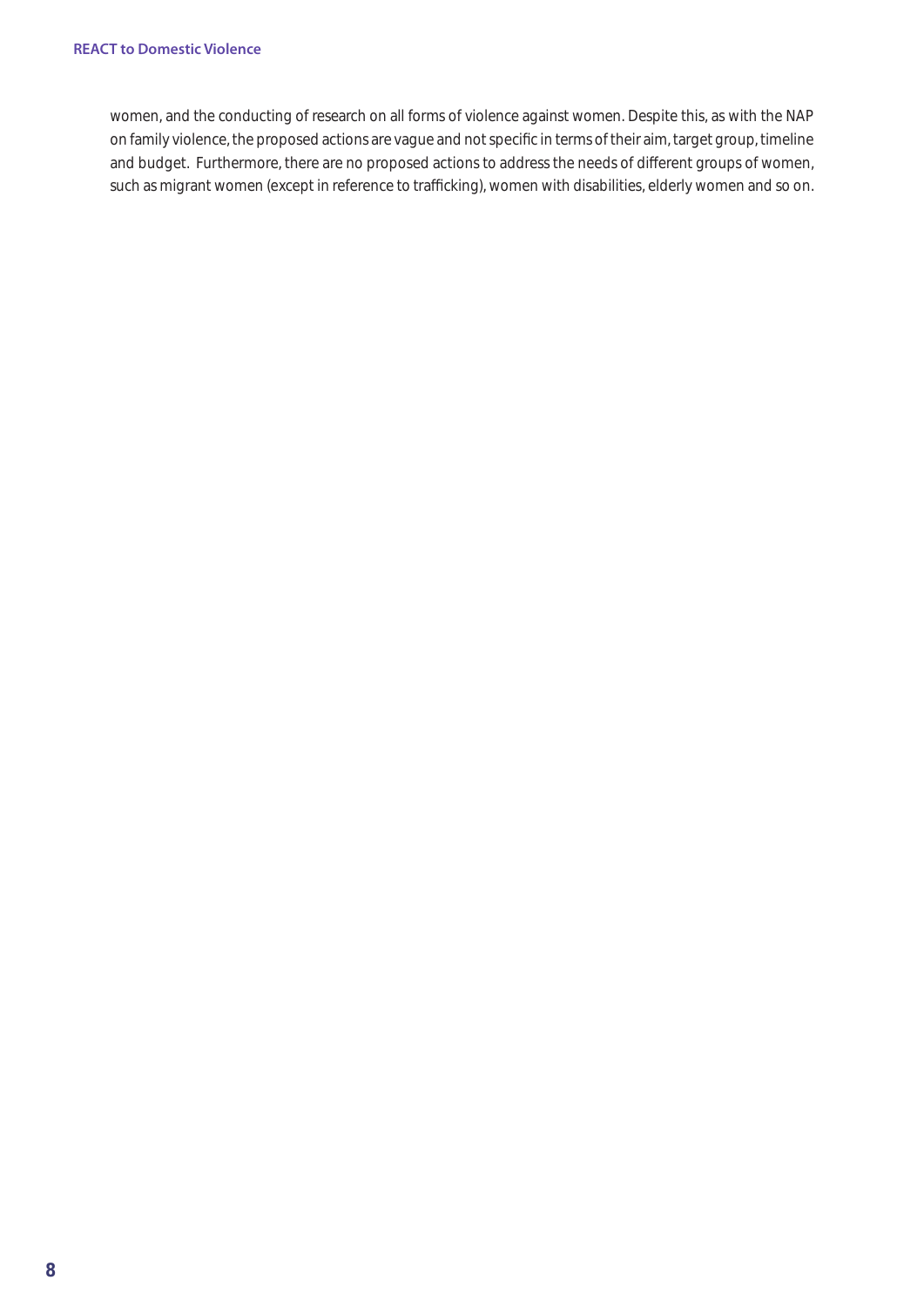

In public health terminology, there are three levels of prevention in relation to violence against women that relate to the time sequence within which the various courses of action are adopted: Primary prevention, secondary prevention and tertiary prevention. Primary prevention refers to action to address the root causes of violence and to intervene before such violence occurs.18 This approach contrasts with other prevention e orts that seek to reduce the harmful consequences of an act of violence after it has occurred, or to prevent further acts of violence from occurring once violence has been identified. Primary prevention involves understanding and intervening against those factors that place people at risk for becoming victims and perpetrators of such violence.

Despite the importance of addressing the root causes of violence in action to combat domestic violence, in practice it tends to be neglected in favour of secondary and tertiary prevention. Although primary prevention holds the promise of keeping future generations of women and children safe from violence, it has been largely absent from policies and programmes that address domestic violence. As will be discussed further below, it requires more research, greater attention and more resources than it receives today.

# **3.1 Gender Equality and Domestic Violence**

The prevention of violence against women rests on addressing women's inequality and subordination.<sup>19</sup> In Cyprus, despite an impressive legal framework on gender equality, women are still lagging behind men in all spheres: Women are critically underrepresented in public and political decision making; there is a very wide gender-pay gap with women dominating lower paid and part-time positions; women still disproportionately bear the responsibility of taking care of children and other dependents; they report lower rates of health and wellbeing; and are at greater risk of poverty regardless of age or social group.

Women's inequality is both a cause and a consequence of violence against women. While women's inequality creates the conditions for violence against women, it also has a direct impact on women's health, their ability to work and generate an independent income, their access to education and life-long learning, to adequate housing, and to physical safety and autonomy. As will be discussed further in the section on Social Inclusion, these are significant risk factors for violence that hinder women's ability to escape violence and live independent lives.

<sup>18</sup> WAVE O ce and Austrian Women's Shelter Network (2000) 'Prevention of Domestic Violence against women', European Survey, Good Practice Models WAVE Training Programme, Vienna.

<sup>19</sup> European Women's Lobby (2010) *'Towards a Europe Free from All Forms of Male Violence against Women'*, December 2010.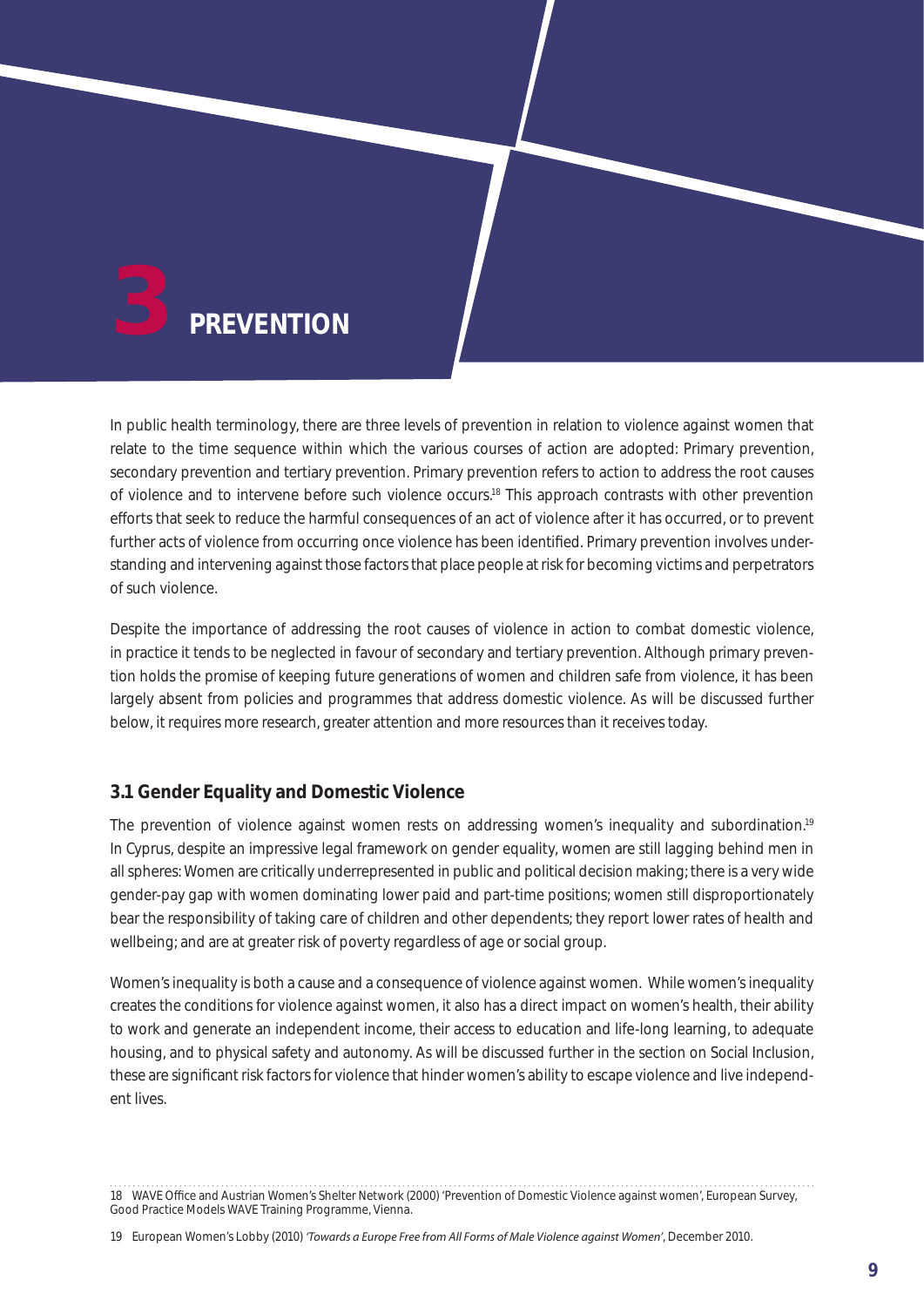Thus, promoting gender equality is a critical part of violence prevention. Domestic violence is a crosscutting issue that is relevant to a range of policy fields and must be addressed systematically in measures to promote economic growth, labour market inclusion and education, health and wellbeing, active citizenship, among others.

Despite the above, gender equality has not featured prominently in e orts to prevent domestic violence as will be seen further below. In all aspects of prevention, gender inequality and patriarchy are never directly challenged. There seems to be little awareness and understanding of the interdependency between violence and inequality, coupled with a lack of political will to address the issue comprehensively.

# **3.2 Public Awareness Initiatives**

In the last years there has been an increased e ort by government authorities and NGOs alike to raise awareness on domestic violence and its consequences. Cyprus took part in the Council of Europe Campaign to Combat Violence against Women, including Domestic Violence (2006-2008). The President of the House of Representatives, Ministers and other high level o cials participated in these events, in order to rea rm their commitment to the issue, as well as raise the profile of the event and increase media coverage.

The Advisory Committee for the Prevention and Combating of Domestic Violence has published a number of booklets and other information material, including a booklet about the Cypriot legislation concerning domestic violence analyzing the most important legal aspects of the law. Posters, leaflets, and other material have also been published, which are disseminated widely among relevant authorities and the public. The Committee has also been involved in the organisation of training seminars and workshops for professionals, aimed at providing information and training relevant professionals on handling cases of domestic violence.<sup>20</sup>

The Domestic Violence and Child Abuse O ce of the Cyprus Police, apart from the investigation of criminal cases sent to the headquarters, overs training to the police academy, delivers presentations to university students, the mental health services, and gives informative lectures to other professionals. The police implements awareness raising campaigns for the public that include the dissemination of printed informative material in various languages. They have also produce TV and radio spots to sensitize and inform the public on domestic violence.

The National Machinery for Women's Rights of the Ministry of Justice and Public Order has played an important role in funding a number of projects implemented by women's organisations and NGOs aimed at raising awareness and sensitizing the public on the issue of violence against women (mainly domestic violence) including research, training workshops, information seminars, conferences, exhibitions etc. However, the women's movement in Cyprus is relatively weak and there are few independent NGOs working systematically on violence against women. There is a general lack of expertise coupled with a lack of adequate funding for women's organisations to have any real impact on the policy making agenda or on the wider society.

The media is a powerful tool for awareness raising and for contributing toward the prevention of domestic violence. The media can play a critical role in challenging those gender norms and attitudes that perpetuate gender inequality and violence against women. Despite this, the media has largely been ignored by government and NGOs alike in initiatives to combat domestic violence. The media in Cyprus largely portrays women in ways that support gender inequality and that reinforce negative gender stereotypes.<sup>21</sup> This is particularly true when reporting issued related to violence against women. Most journalists and media professionals are

<sup>20</sup> Advisory Committee for the Prevention and Combating of Violence in the Family. [*www.familyviolence.gov.cy*]

<sup>21</sup> Mediterranean Institute of Gender Studies (2005) *The Gender and Media Handbook: Promoting Equality, Diversity and Empowerment*, Nicosia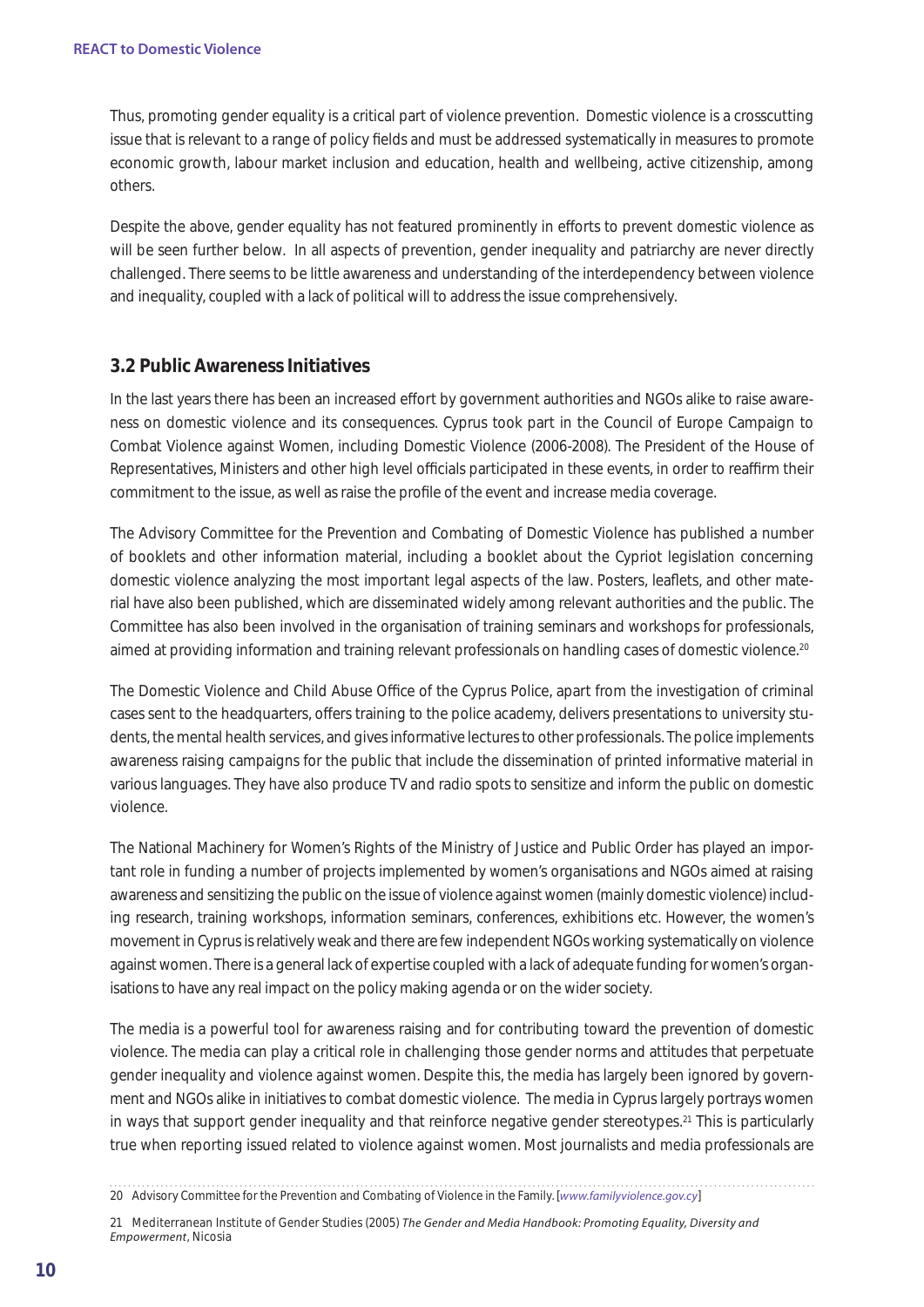not gender aware and often promote and perpetuate gross gender stereotyping and common myths associated with violence.22 Despite this, it must be acknowledged that in recent years journalists have taken an increased interest in human rights issues, including issues related to women' rights and violence against women. Research findings by research centres and NGOs are published with more frequency than previously in the print media and are taken up by TV and radio programmes which have promoted increased awareness and public debate. Despite this, a lot more needs to be done to sensitize the media on gender equality issues, as well as to make full use of this medium in reaching a wider audience.

The National Action Plan on the Prevention and Combating Violence in the Family foresees prevention activities that include the creation of local structures for urgent intervention, the introduction of reconciliation measures between work and family life, implementation of programmes that provide accessible childcare services, the creation of counselling centres for young parents, the implementation of awareness raising campaigns, and educational seminars and lectures. As is the case with other National Action Plans, there is no timeline specified for the implementation of the actions or specific budget allocated.

There are several concerns in relation to the impact of awareness campaigns implemented by government authorities and women's organisations/NGOs in Cyprus. Firstly, public awareness initiatives are not implemented systematically and there is no evidence that initiatives to date have had any impact on the wider society. Furthermore, existing initiatives have focused on informing people of their rights and on encouraging potential victims and high risk groups to report cases of violence. Although this is important, it does not constitute primary prevention as defined above. Another issue in relation to the awareness raising campaigns that have been implemented thus far is that, again, only very generic terminology is used consistent with the gender-neutral family violence framework, and the links between women's rights, gender equality and domestic violence are not addressed. Thus, the question remains as to what measures are being taken to combat those gender norms, attitudes and behaviours that contribute to an environment where violence is tolerated and acceptable.

# **3.3 School Based Initiatives**

The education system including schools, teachers' unions, and Ministries of Education can play a critical role in addressing domestic violence. The education system is one of the primary sources of cultural norms, including those that support gender-based violence such as gender stereotyping and the reinforcement of rigid gender roles of what is supposedly "appropriate" male and female behavior. Because adolescence is a formative period, such cultural norms can be internalized by young girls and boys, increasing their vulnerability to experiencing violence either as victims or as perpetrators. Emerging evidence suggests that patterns of violence and victimization may develop in early adolescence, and soon become di cult to reverse.<sup>23</sup> Hence, primary prevention measures have an essential role in combating domestic violence since schools and other education centres are a critical component of adolescents' lives and one of the main contexts where gender socialization takes place, as well as where attitudes toward oneself and others are formed and reinforced.

Despite the importance of strategies to reach adolescents and young adults in preventing domestic violence, this dimension has largely been ignored by those involved in the domestic violence policy agenda. Primary prevention has largely been absent from policy and programmes, which focus primarily on adult victims and their children, crisis response and criminalizing domestic violence. Thus, existing legislation and policy measures in place fail to target the foundations of this problem in the early stages of its appearance.

<sup>22</sup> Who Makes The News (2010) Global Media Monitoring Project 2010, World Association for Christian Communication WACC. Canada. [*http://www.whomakesthenews.org/images/stories/website/gmmp\_reports/2010/global/gmmp\_global\_report\_en.pdf*]

<sup>23</sup> Rosewater, A. (2003) 'Promoting Prevention Targeting Teens: An emerging Agenda to Reduce Domestic Violence', *Family Violence Prevention Fund*, p. 6.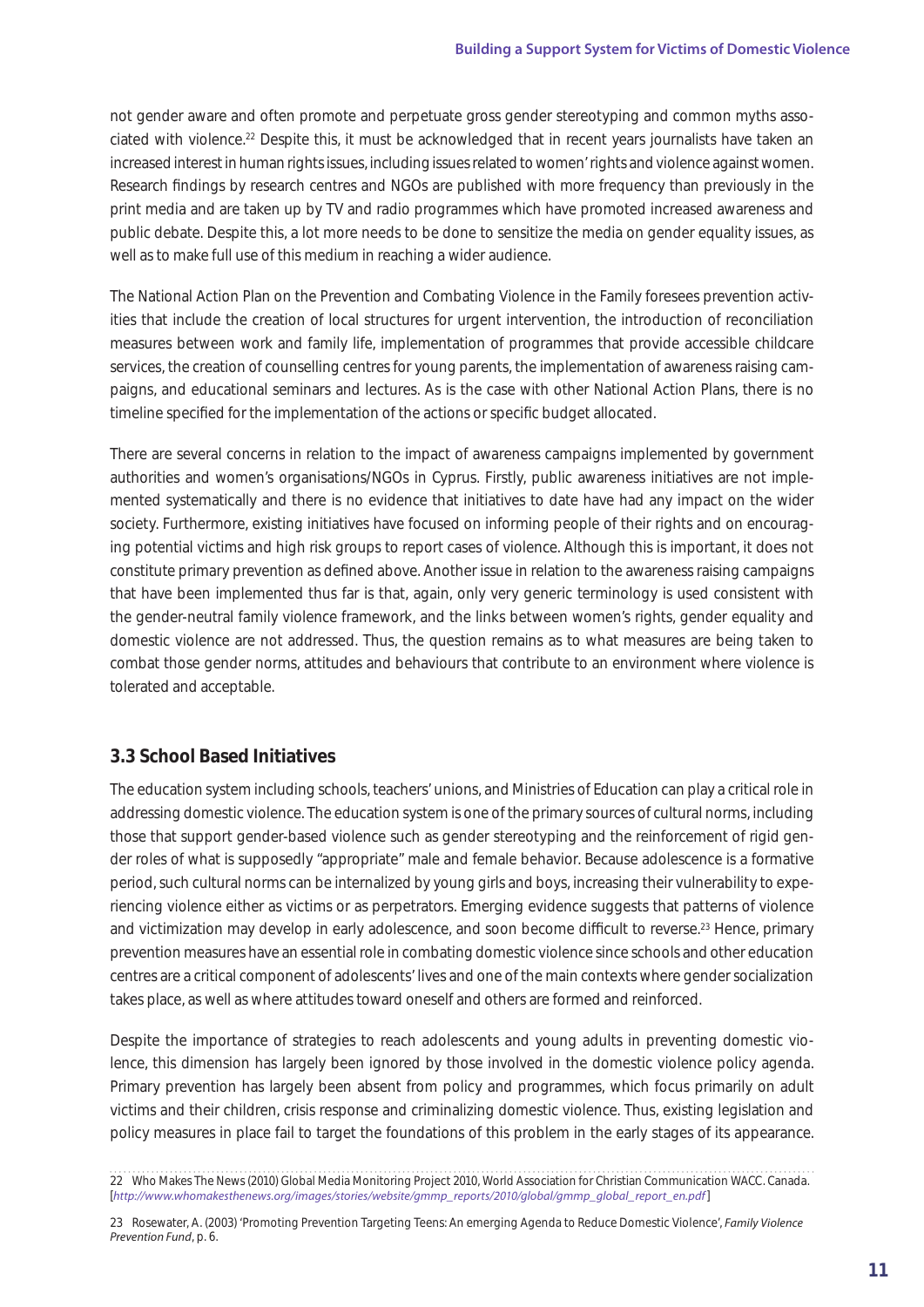There has been some increased and much needed progress on measures to combat violence against children and youth, including the increasing recognition that child witnesses of violence are direct victims of violence. This is recognized in the Cyprus legislation and studies have been carried out regarding the eects of domestic violence on children.24 However, domestic violence has not been treated as a social issue that is strongly linked to gender-based violence among adolescents, dating violence, violence in intimate relationships, bullying, and sexual harassment, which are areas that have received less attention in both prevention programmes as well as in policy development and research. Indeed, the Ministry of Education does not implement any prevention programmes, training activities, or awareness raising actions on a systematic basis. Most of the emphasis by the Ministry has been in identifying incidents of family violence among students in both primary and secondary schools, but even these e orts have been ine ective according to an evaluation conducted by the Advisory Committee for the Prevention and Combating of Family Violence. According to the report, there is a general lack of awareness among teachers and educators on the legal right of children to be protected from violence, and a lack of systematic training of teachers and educators on family violence issues.25

The recently adopted National Action Plans on Combating Violence in the Family and National Action Plan on Combating Tra cking in Human Beings, as well as the National Action Plan on Equality between Women and Men, recognize the need for school based interventions to combat and prevent gender based violence and promote gender equality in all levels of education. However, as discussed above, no specified budgets or timeframes have been set in order to e ectively and systematically implement the actions foreseen in the NAPs. It is also questionable whether the Ministry of Education has taken its role in implementing these NAPs seriously.

Moreover, one area that is still seriously lagging behind is sexuality education that would include modules on gender relations, sexual and reproductive rights, relationships, and intimate partner violence among others. Sexuality education is neither legally mandated, nor implemented on a regular basis. Special modules on sex education, gender relations, and health education, have been implemented sporadically on a pilot basis over the last decade but are not formally part of the curriculum at any level. Some aspects of sex education have been covered within a more broad biology class, health class, and home economics class. A missed opportunity for integrating comprehensive sexuality education at all levels in primary and secondary education was the recent education reform that took place in Cyprus, where all primary and secondary school curricula were extensively revised and restructured. Although NGOs lobbied hard to include sex education as a distinct educational module within the health education curricula in all education levels, this unfortunately did not become a reality.

Indeed, in Cyprus, little research exists on adolescents' and youth's knowledge and attitudes regarding gender relations and sexuality, and perceptions of messages they receive regarding sexuality education, but existing evidence so far documents low levels and serious gaps in knowledge around sexuality and sexual and reproductive health.<sup>26</sup> 27

Thus, there is an imminent need to actively and systematically address the issue on a primary prevention level through raising young people's awareness on the issues mentioned above using research-informed methods

25 Ibid, p. 12-13.

<sup>24</sup> Advisory Committee for the Prevention and Combating of Family Violence (2009) 'Evaluation of Services that are provided in Schools for the Prevention and Confrontation of Incidents of Family Violence', Nicosia. [*http://www.familyviolence.gov.cy/upload/ research/erevna\_2009\_aksiologisi.pdf* ]

<sup>26</sup> Kapsou, M. (2006) 'Country Report: Cyprus', in Chru ciel, E. Youth's Voice: Report on Sexual and Reproductive Health and Rights in *Central and Eastern Europe and Balkan countries*, Astra Network, Warsaw, Poland.

<sup>27</sup> Kouta, C., Tolma, E.L. (2008) 'Sexuality, sexual and reproductive health: an exploration of the knowledge, attitudes and beliefs of the Greek-Cypriot adolescents', *Promotion & Education*, Vol. 15, No. 4, pp. 24-31.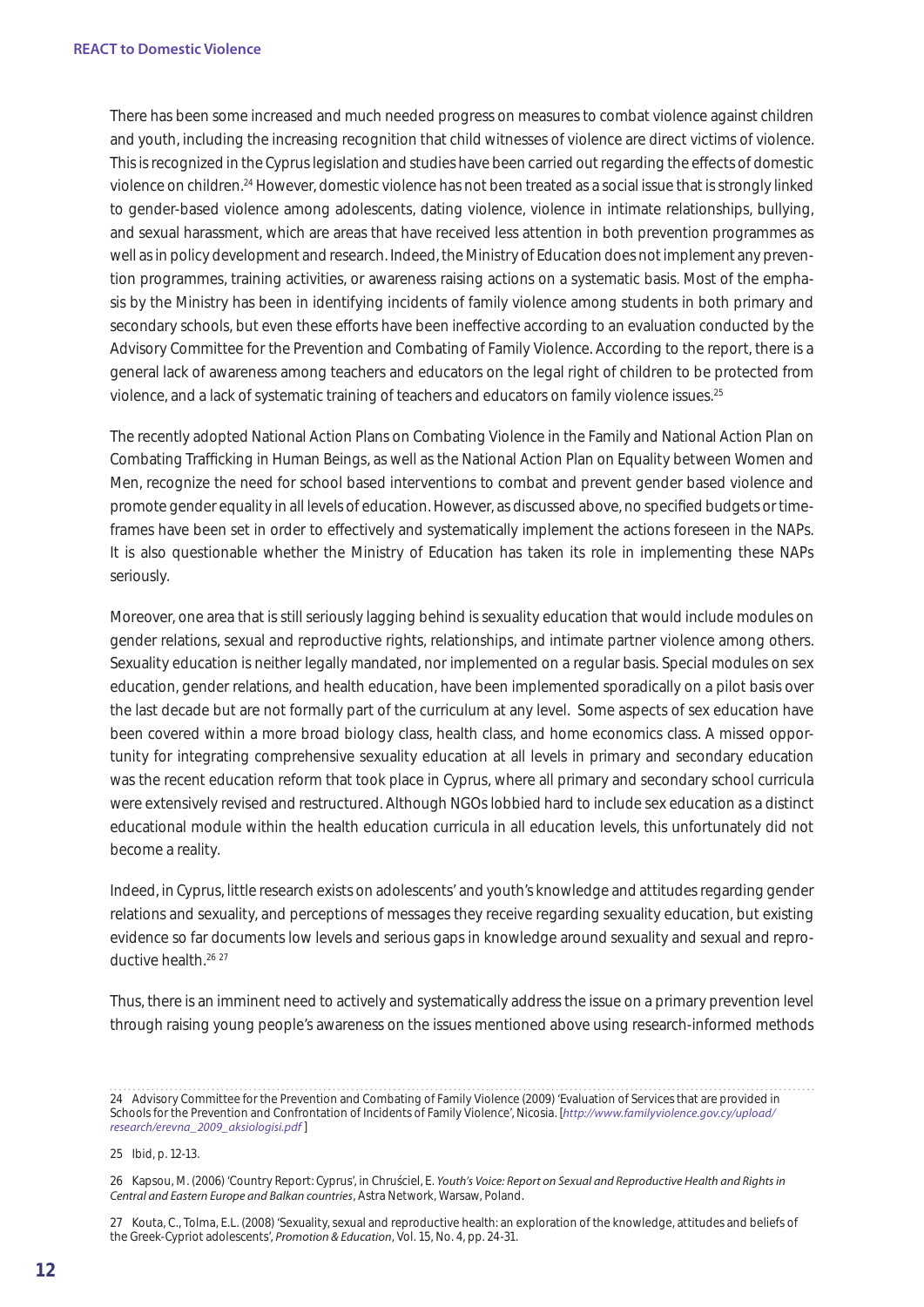which will be sensitive to the specificities of the challenges faced by adolescents and young people regarding domestic violence as a form of GBV.

In the absence of any real government action in the area, a number of NGOs systematically work with young people within the education system to raise awareness and provide information on issues related to domestic violence. For example, the Association for the Prevention and Handling of Family Violence provides informational and educational services, such us presentations, seminars, and speeches, for students, parents and teachers. Recently, the Association in cooperation with the Cyprus Family Planning Association implemented an awareness raising programme in primary schools (for students and teachers) in Cyprus, in relation to all forms of domestic violence.

The Cyprus Family Planning Association, a nongovernmental, voluntary organisation that defends, protects and advocates for sexual and reproductive health and rights (SRHR), also contribute to the prevention of gender-based violence by working with teachers, parents, and children/adolescents on a systematic basis through formal cooperation with the Ministry of Education and the Pedagogical Institute. Its educational programmes on SRRH also include modules on gender equality and violence against women.

The Mediterranean Institute of Gender Studies (MIGS) has been working with young people and adolescents for the prevention of gender-based violence since 2006, mainly through the implementation of European projects. In 2010, MIGS completed a project within the framework of the Daphne III Programme and coordinated by the City of Modena (Italy) entitled "Perspective: Peer Education Roots for School Pupils to Enhance Consciousness of Tackling and Impeding Women Violence in Europe". Within this framework, MIGS is implementing training workshops in three secondary schools in Nicosia on the issue of gender-based violence involving more than 50 teenagers in active discussion and experiential activities on this issue. Teenagers are also trained in peer education skills so that, following their training, they will be able to train their peers on issues such as bullying, violence within adolescent romantic relationships, and gender stereotypes.28 In 2011, MIGS will continue its work on preventing GBV among adolescents with a new Daphne III project entitled "Youth4Youth: Empowering Young People in Preventing Gender-based Violence through Peer Education".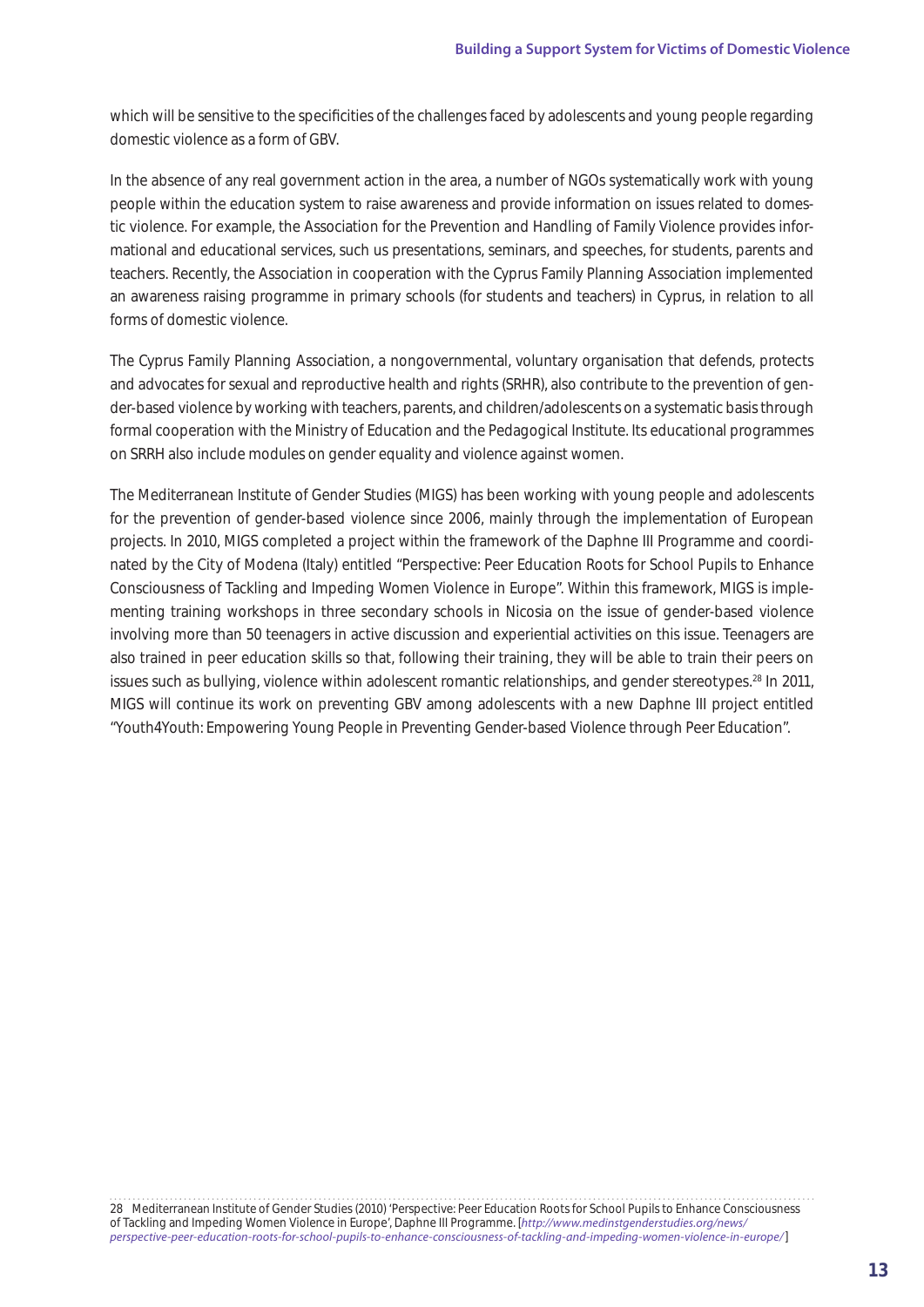

# **4.1 Multi-agency Initiatives**

In order for women to overcome the consequences of violence and address those conditions that render them vulnerable to violence, a wide range of specialized support and assistance services are needed. Such services should include women's shelters and crisis centres, women's help-lines, psychological counselling and support, health treatment, legal services, as well as re-integration and social inclusion programmes. It is also important that such services are offered involving different actors and stakeholders, including women's organisations and NGOs, given the multidimensional nature of violence against women and its multiple consequences.

Thus, inter-agency co-operation is considered essential in combating domestic violence. One important achievement of the Advisory Committee was the drafting of a Manual of Interdepartmental Procedures, with the aim to clarify the functions and role of professionals in the process handling cases of family violence and involved the Social Welfare Services, the Police, the Health Services, the Education Services, the Law O ce of the Republic, as well as relevant NGOs. However, according to an internal evaluation of the Manual, it is clear that not all recommendations and guidelines are followed and, as such, the Manual is currently being revised based on the recommendations made in the evaluation.<sup>29</sup> However, according to one government representative, even with revised and improved interdepartmental procedures, no amount of co-operation will be of significant benefit unless the requisite resources and support facilities are available. What is lacking within the victim support system are interdepartmental *structures* and *services*:

*"Theoretically it is ideal to have a very good document covering interdepartmental procedures which is a very good practice for better cooperation between governmental departments. On a practical level though, you cannot rely only on interdepartmental procedures BUT on interdepartmental structures and services. For me the modern approach for Cyprus is to be able to implement all these proce*dures together in one place and a common structure that will manage each case interdepartmental *integrated service provision"* 

#### *Government representative*

Another issue that was revealed during this study was a deep gap in experienced, professional, and stable sta in governmental services dealing with domestic violence cases. This was considered by the majority of the interviewees as one of the basic problems hampering the proper cooperation of stakeholders within the victim support system. This is a result of a lack of systematic training of professional sta in all services dealing with domestic violence including the Police, the Welfare Services, and the Health Services, among others.

29 Advisory Committee for the Prevention and Combating of Violence in the Family (2004) 'Report on the Evaluation of Interdepartmental Procedures for the Handling of Family Violence Cases', Nicosia. [*http://www.familyviolence.gov.cy/upload/downloads/ aksiologisi\_diatmimatikon\_diadikasion\_200501.pdf*]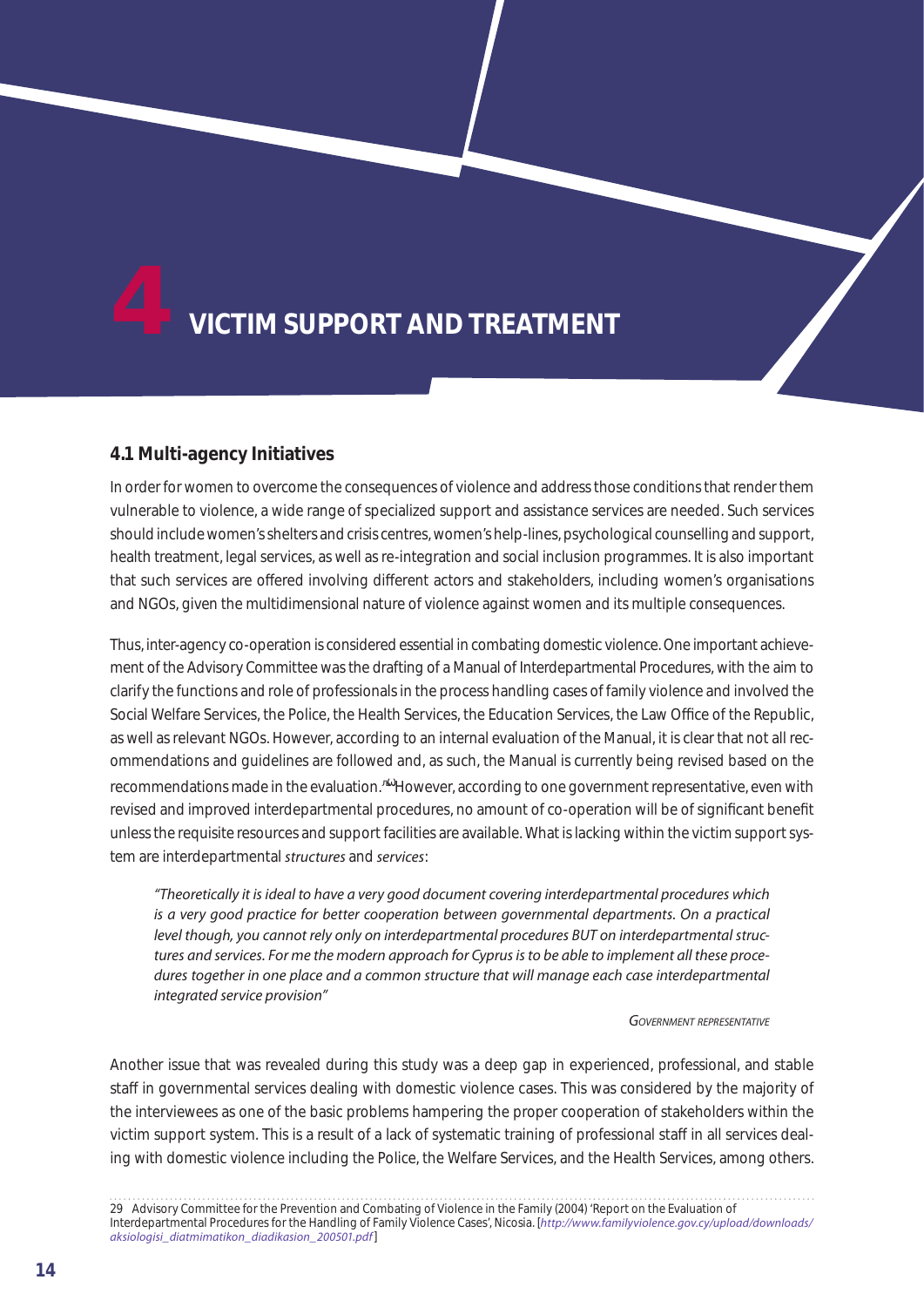Training workshops and programmes for professionals are occasionally held by trainers from women's organisations working in the anti-violence field but, unfortunately, this cannot replace the need for regular and systematic intra and inter-agency training.

Another problem that was raised that impedes eective interdepartmental cooperation is the lack of progress in the establishment of a unified data collection system for the documentation of domestic violence cases amongst all relevant stakeholders. According to the participants of this study, this results in serious gaps in methodological expertise that would be vital in victim identification and the following-up of domestic violence cases.

In terms of government cooperation with NGOs in the provision of services, this takes place through formal collaboration with the Association for the Prevention and Handling of Violence in the Family that provides the only domestic violence helpline and shelter for women victims of violence in Cyprus. The Government does consult with NGOs and women's organisations on policies relating to violence against women, although such consultation is often superficial and does not always result in real policy impact. NGOs are involved in the Advisory Committee for the Prevention and Combating of Violence in the Family and the National Machinery for Women's Rights and, in this way, women's organisations and NGOs have an advisory role and are directly consulted in, for example, the drafting of National Action Plans. Unfortunately, however, although NGOs and women's organisations featured strongly in the first draft of the NAP for the Prevention and Combating of Violence in the Family that was submitted to the Social Welfare Services for revision, they were subsequently removed and are now completely absent from the actions foreseen in the NAP.

Thus, there is a strong need in general for a more multidisciplinary approach on the issue on behalf of the governmental services as well as more systematic cooperation between NGOs and government agencies.

# **4.2 Victim Identification and Intervention**

# **CYPRUS SOCIAL WELFARE SERVICES**

The role of the Cyprus Welfare Services (SWS) in combating domestic violence is based on the laws of 2000 and 2004 on domestic violence and the law of 2001, which refers to family counsellors and their competencies. The law is specific about procedures involving domestic violence cases (i.e. reporting, victim support etc), and the welfare services competencies are drawn from the above-mentioned laws. Accordingly, it is the responsibility of the 'family counsellor' of the SWS to provide psychological support to victims, practical assistance (financial and other), information on the services of the SWS, information regarding the services of other government agencies and NGOs, and information regarding the rights of victims. According to the SWS, there are currently 67 family counsellors posted at local SWS o ces dealing with family violence cases. It is important to note that assistance is  $o$  ered only to the extent that the victim requests this.

According to the NAP on Combating Violence in the Family, the Social Welfare Services will also be responsible for training and education activities, particularly of their own sta, but also support programmes for families, particularly among vulnerable population groups. Furthermore, the NAP foresees the development of regulations for the operation of shelters for victims of violence, and the financial support of NGOs and local authorities for the provision of services to victims of violence.<sup>30</sup>

The Social Welfare Services came under intense criticism by the participants in this study. Most of this criticism focused on lack of coordination and organisation in relation to the state of preparedness to immediately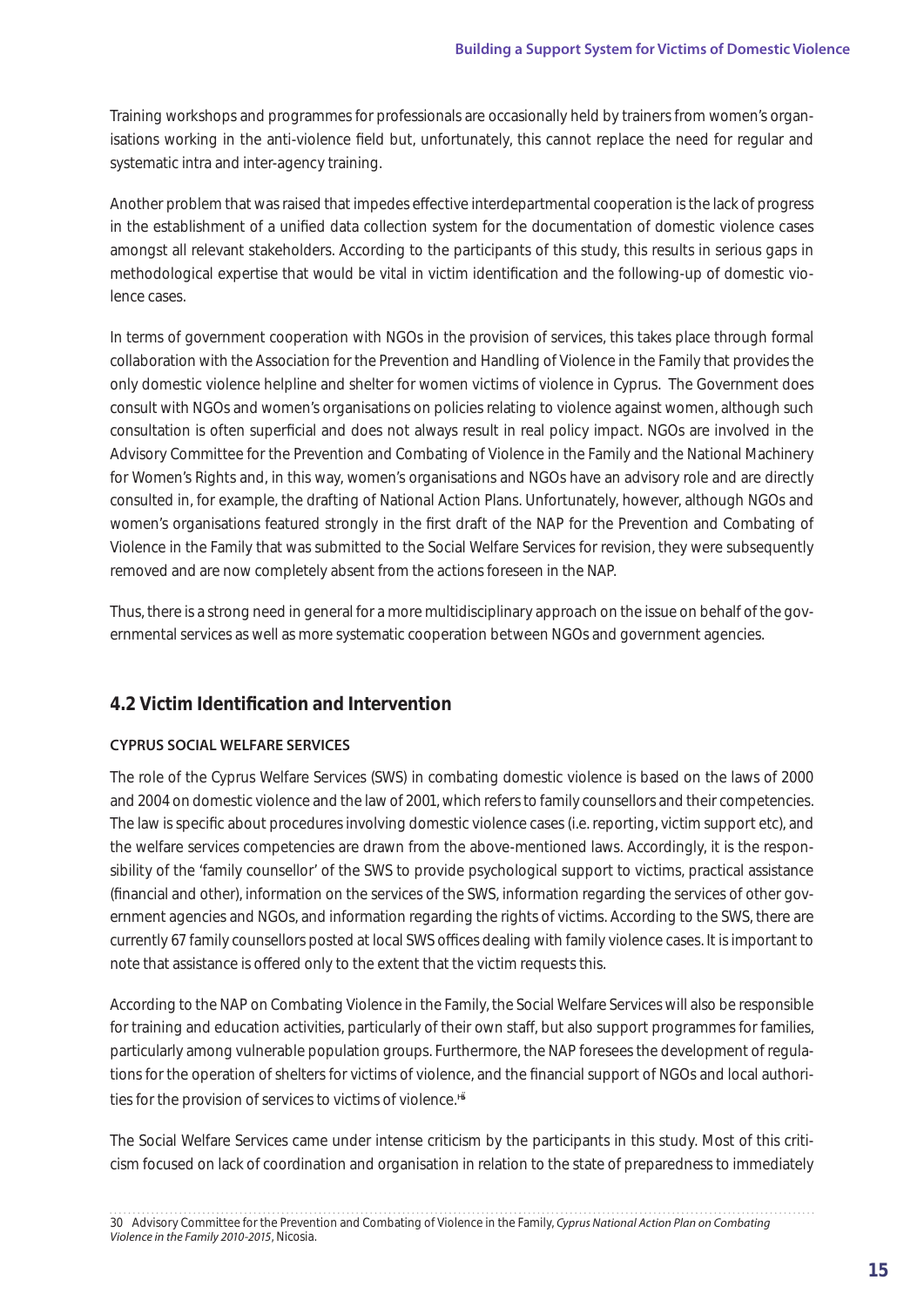respond to cases, as well as on the stagged and training / qualifications of Family Counsellors. One of the major issues identified was that not all family counsellors are qualified and able to assist victims properly.

*"Domestic Violence cases require special treatment and it is a setback when social welfare officers are proclaimed family counsellors in order to have more family counsellors. The quality of service is put into question when there is a lack of expertise."*

#### *Government Representative*

The terms of reference for family violence counsellors are not defined either by the Violence in the Family Law or by the Manual of Interdepartmental Procedures, so many of them (particularly on-call offers who are called on by the police to handle cases outside regular working hours) are actually ordinary welfare o cers and not trained family counsellors with expertise on domestic violence. Another problem is that there is a high mobility rate among family counsellors and they often transfer to other posts within the SWS, which results in a general lack of expertise, awareness, and capacity to deal with domestic violence cases.

*'There are officers (in the SWS) with whom we cooperate that seem to have the necessary knowledge, however there are others (that may be new) who do not know the relevant procedures, and often ask us what it is they need to do'.*

#### *NGO Representative*

*'Basically it seems that there are a lot of changes taking place at the Welfare Services...and cooperation between us has deteriorated. It is more difficult to find someone to talk to about a specific issue. If you find a person then cooperation is good but it is difficult....there are days where we talk to one person and then others where we talk to someone else because the staff is changing continuously."*

#### *NGO Representative*

Several participants to the study stressed that domestic violence is no longer seen as a priority for the Social Welfare Service, which is preventing it from adequately carrying out its responsibilities e ectively as mandated by law. NGO representatives as well as government o cers also stated that victims are mistrustful of the SWS and have expressed dissatisfaction with how their cases were handled. Indeed, in a report by the Mediterranean Institute of Gender Studies (MIGS) exploring the links between domestic violence and poverty and social exclusion, women victims of violence expressed deep dissatisfaction with the treatment received by the SWS and felt that their basic needs were not being adequately addressed.<sup>31</sup>

Indeed, the SWS are facing a significant stagger problem, resulting in the inability to respond to domestic violence cases in a timely and e ective manner. This is particularly true during non-government working hours where they are often requested to take immediate action (there is only one on-call offerer per district during these hours). Furthermore the lack of stag and frequent transfer of family counsellors to new posts means that SWS cannot provide the necessary systematic and long-term support to victims as there can be no adequate and continuous monitoring and follow-up of cases.

To conclude, it would seem that despite bring primarily responsible for all aspects of victims support and assistance as mandated by law, the Welfare Services are not addressing the issue of domestic violence as a matter of priority and, ultimately, are failing in its task to keep women and their children safe from violence.

#### **THE POLICE**

The Police remain the first point of contact for victims requesting support and assistance. According to the Police, this is due to the fact that the reporting of domestic violence usually takes places late in the afternoon,

<sup>31</sup> Mediterranean Institute of Gender Studies (2010) Poverty and Social Exclusion of Women Victims of Domestic Violence, December 2010, Nicosia. [*http://www.medinstgenderstudies.org/wp-content/uploads/Women-Violence-and-Social-Exclusion-Final.pdf*]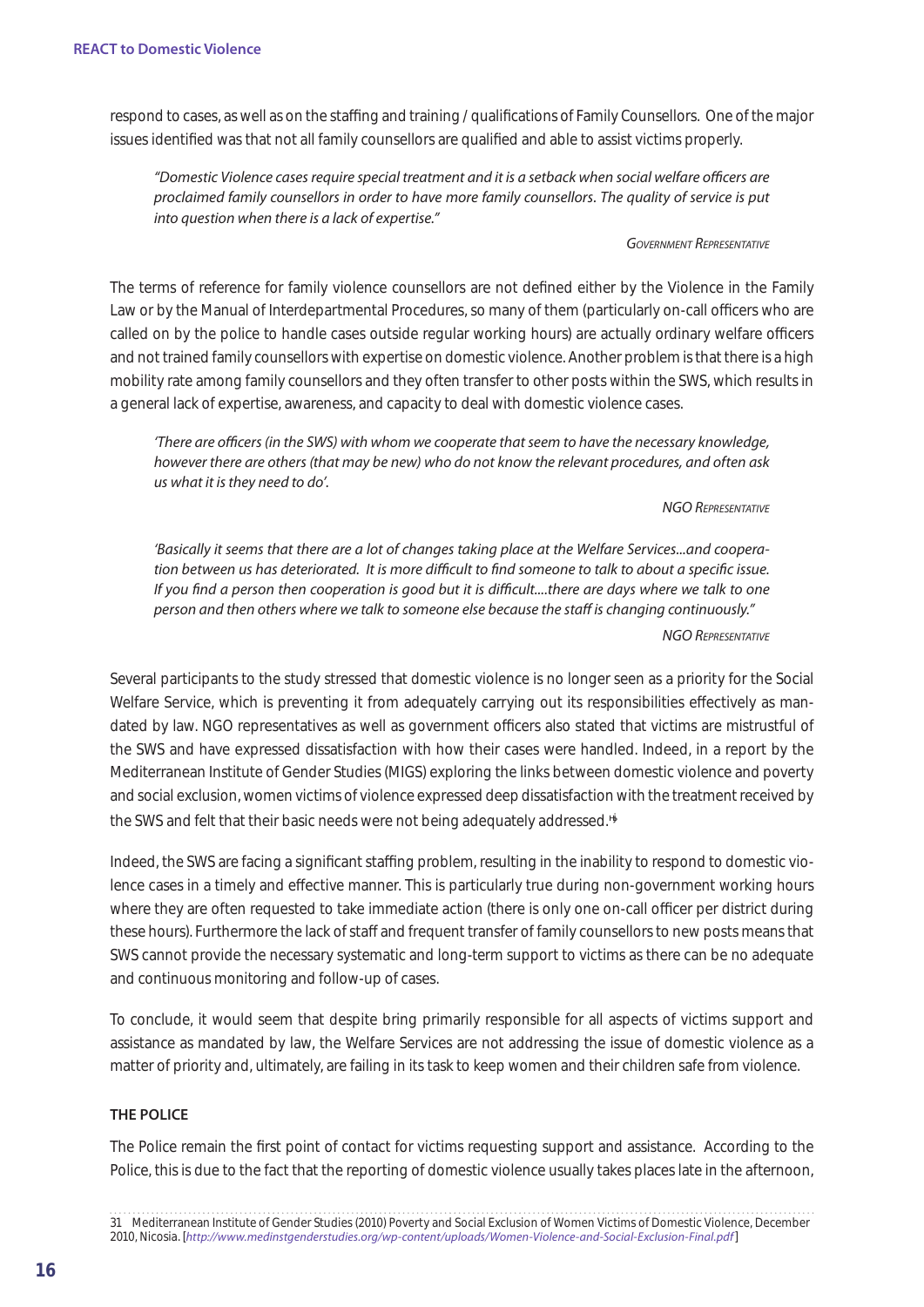evening, or on weekends where police stations are the only available and accessible service for victims, as that other government services, such as the Social Welfare Services, are closed.32 Given that domestic violence is one of the most underreported crimes, the lack of available services on a 24 hour basis for victims that may not want to report to the Police at first instance, can be seen as a serious flaw in the system.

Despite the Police being the first point of contact for victims, it cannot provide the kind of support and protection (psychological, financial support, legal support, information, empowerment etc.) required by victims beyond that of a basic level.33 According to the Police representative, the psychological support of victims cannot be the responsibility of the Police when there are specific and specialized government agencies and NGOs who can provide such assistance. In his view, the role of the Police must focus on the e ective criminal prosecution of perpetrators in order to secure convictions, and victim support cannot extend beyond that of 'primary support' that will facilitate the taking of depositions and the gathering of evidence in order to substantiate cases in court. In practice, however, this depends on the availability and accessibility of family counsellors of the Social Welfare Services to respond immediately to requests for assistance, which seems to be currently lacking.

According to the Police, the fact that 90% of domestic violence that are criminally investigated reach the court sends "a clear message as to the seriousness and rigour with which (the Police) approach the issue".<sup>34</sup> However, it seems that this approach in itself is not supposent to reach an expedient hearing of cases and ultimately to the conviction of the perpetrator as is clear from the poor conviction rates. Furthermore, as discussed above, attrition rates are extremely high, an issue which has yet to be addressed. Again, according to the Police, the problem lies with the weak victim support system:

*"Many domestic violence cases are suspended because of one vital factor, the deep deficit in the support framework for domestic violence victims. Once a case leaves the police, there is a question mark as to whether there is substantial support for the victim. It takes 1-2 years or more for a case to be completed. What happens to the victim during this time? Typically support and treatment exists but it is not structured in a specific context, with supportive structures to help the victim cope with the difficulties that arise after a complaint."* 

*Representative, Domestic Violence & Child Abuse Office, Cyprus Police*

Another issue a ecting the e ectiveness of the Police in dealing with domestic violence cases is the lack of systematic training of all its personnel. In 2002 the Police established the Police Domestic Violence and Child Abuse O ce as the competent department for the investigation of domestic violence cases, and the collection of statistical data. The O ce includes a sta lawyer and a sta psychologist that provide assistance to Police Stations all over the country. However, despite this positive development, this cannot close the gap in expertise among the Police. According to the evaluation of inter-departmental procedures, the Police do not have trained personnel in every police station, there is not always a woman police o cer on site to take statements from the victim, and not all police oers are trained in taking statements by electronic means. The Association for the Preventing and Handling of Domestic Violence also confirms that Police of cers do not always have su cient expertise for dealing with victims. There also seems to be a lack of awareness and sensitivity among police o cers which a ects their handling of cases, with victims claiming that they have been ridiculed or not taken seriously when reporting incidents of violence. This directly a ects victim confidence in the police which in turn a ects the ability of the Police to initiate a criminal investigation, particularly when the victim is the only witness to the violence, which is often the case. Finally, this lack of awareness and sensitivity ultimately puts at risk the safety of the victim and her children.

<sup>32</sup> According to the Police, only 18% of domestic violence cases are reported during government working hours (07:30 – 14:30).

<sup>33</sup> Veis, C. (2010) 'The Criminal Investigation of Domestic Violence Cases: Challenges and Issues', *Analysis Report, Inspection of Cyprus and European Law*, Vol. 11,  $\mu$  – Law Publishing, p. 6-11.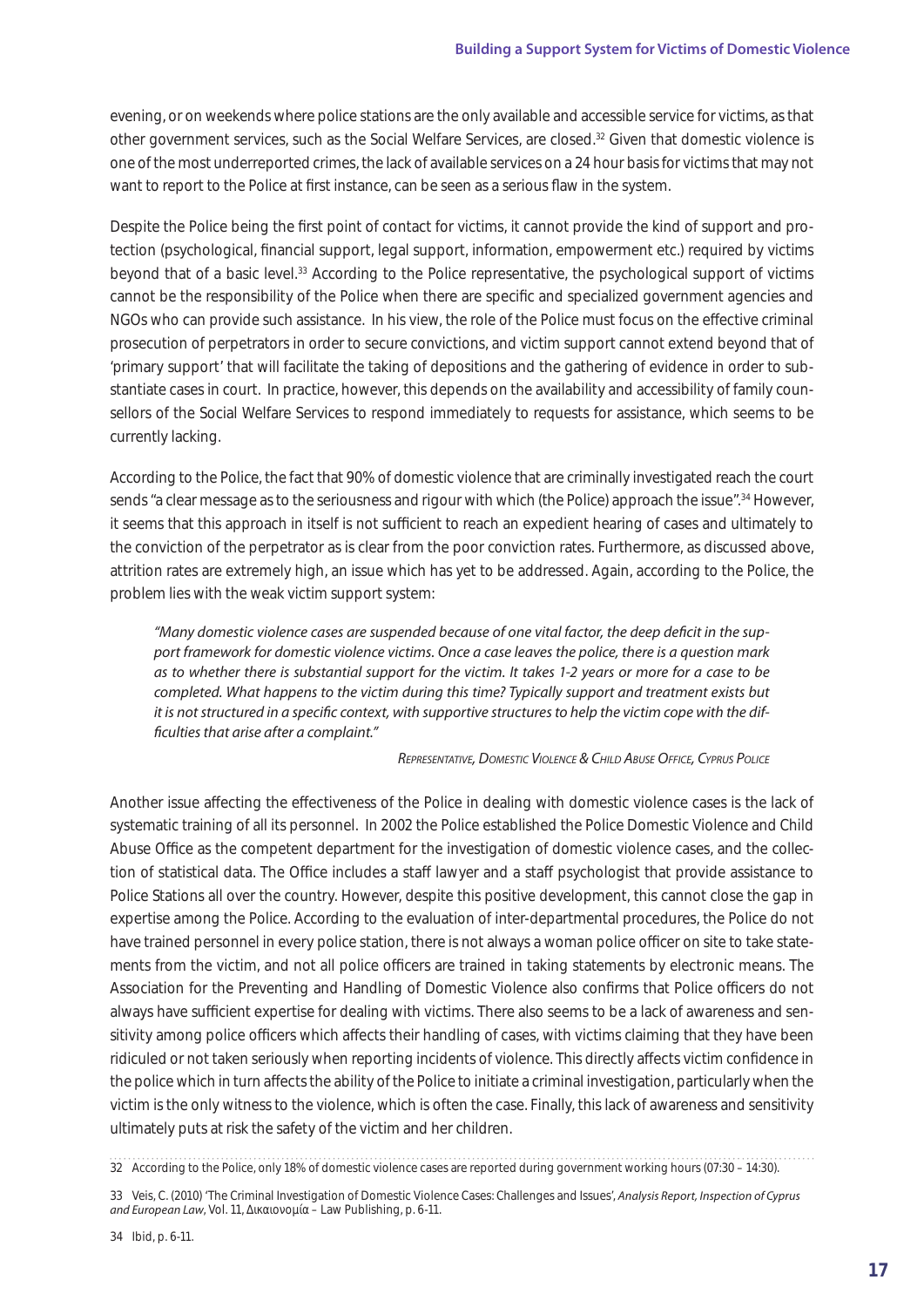Thus, although there are trained police oers with expertise in dealing with domestic violence cases, a good number are not which results in a lack of consistency in the eective handling of domestic violence cases by the Police. Without systematic straining, it remains up to the individual police of cer's personal knowledge and sensitivity toward domestic violence which cannot be considered sue cient under any circumstances.

#### **HEALTH SERVICES**

Although in many countries, violence against women and particularly domestic violence, is framed as a public health issue, this is not the case in Cyprus and, as a result, the public health services play almost no role in data collection, prevention (in terms of early detection, awareness raising etc), and treatment of domestic violence victims. It is widely recognized that the Health Services can play a vital role in helping to identify abuse early, in providing victims with the necessary treatment, and referring women to appropriate care in order to prevent the escalation of violence and its short and long term health consequences. According to an evaluation of the role of the health services in handling domestic violence cases, health professionals have neither the time nor the training to take full responsibility for the care of victims. Indeed, health professionals reveal a general lack of awareness on the causes and consequences of domestic violence and tend to justify the actions of perpetrators and transfer responsibility on the victims.35 There is no systematic programme for the specialized training of health professionals in the area of domestic violence, and health professionals themselves feel that they are not adequately trained to identify victims of violence or to intervene e ectively. Furthermore, there is a general lack of awareness among health professionals with regard to existing support services for victims, and thus they are not in a position to refer victims to the appropriate services.<sup>36</sup> There are also cultural barriers in identifying possible victims of violence including language barriers and other cultural factors that inhibit an open discussion of the issue.

According to the new NAP on domestic violence, the Health Services will play a more prominent role in both prevention and treatment of domestic violence through the implementation of parenting seminars for young couples and the incorporation of domestic violence in the in-service curriculum of all health professionals including gynaecologists, paediatricians, general practitioners, mid-wives, etc. as well as the emergency sta  $37$ 

#### **WOMEN'S ORGANISATIONS AND NGOS**

As discussed above, 82% of domestic violence incidents that are reported to the police are reported at times when the only governmental service available is the Police. In many cases the victims cannot access other relevant services because they are closed or because they are not accessible via telephone, especially during non-working hours. This hampers the e ective identification of domestic violence victims, the accessibility of state support services.

NGOs can and do play a critical role in the identification, referral, and provision of support to victims of domestic violence. The Association for the Prevention and Handling of Domestic Violence runs the only crisis helpline and shelter for victims of domestic violence in Cyprus. The helpline is sta ed by trained psychologists and social workers that provide immediate psychological support, guidance, and information with regard to their rights, as well as to arrange personal appointments with the Association's psychologists and social workers. However, due to funding constrains the hotline is not accessible on a 24 hour basis but from 10 a.m. to 10 p.m.

<sup>35</sup> Apostolidou, M., Apostolidou, Z., Biran, M., Kouta, C., Payiatsou, M., Mavrikiou, P. (2008) *Attitudes of Health Professionals on Violence in the Family*, United Nations Development Programme, Nicosia.

<sup>36</sup> Apostolidou, M., Apostolidou, Z. Payiatsou, M. Mavrikiou, P. (2007) 'Evaluation of Services o ered to Victims of Domestic Violence by the National Health Service', Advisory Committee for the Prevention and Compacting of Violence in the Family, Nicosia. [*http://www.familyviolence.com.cy*]

<sup>37</sup> Advisory Committee for the Prevention and Combating of Violence in the Family, *Cyprus National Action Plan on Combating Violence in the Family 2010-2015*, Nicosia. [*http://www.familyviolence.gov.cy/upload/downloads/actionplan\_2010-2013.pdf*]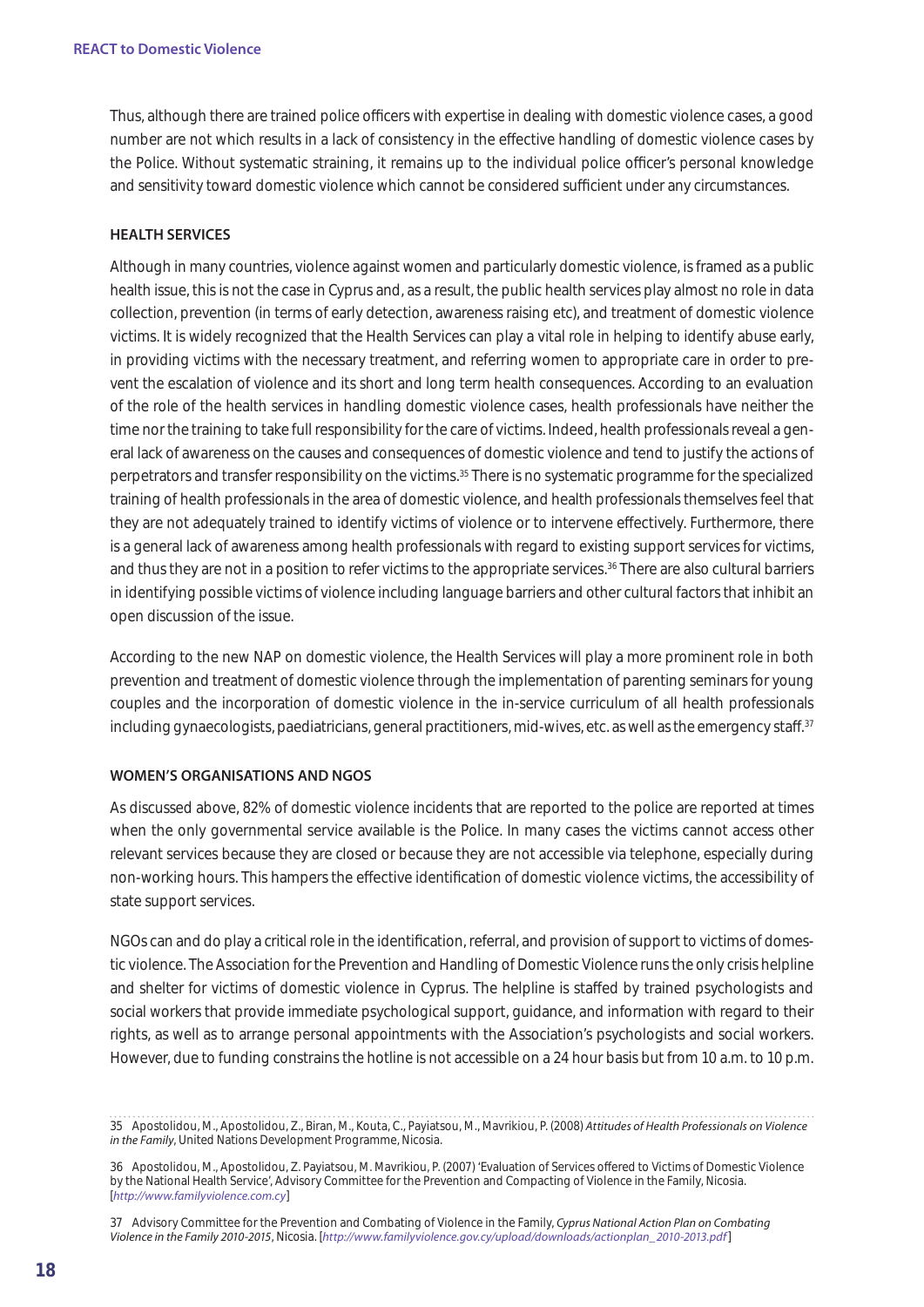The Cyprus Family Planning Association, within the framework of its service provision on sexual and reproductive health and rights, often identifies and refers victims of domestic violence or other forms of violence against women to the relevant services such as the Association for the Prevention and Handling of Domestic Violence, the Police, and/or the Social Welfare Services as appropriate.

The organisation Action for Support, Equality, and Anti-Racism (KISA) are also an important actor given that they are the only NGO that provide free legal and social services, support, guidance and advice to migrants, asylum seekers, and refugees in Cyprus. Within this framework, KISA play a critical role in identifying victims of violence, as well as in providing support to migrant women victims of violence. NGOs report that migrant women face economic, geographical, and cultural barriers in accessing adequate psychological, legal, medical, and financial support. Migrant women are not encouraged to seek help from government services and are generally mistrustful towards them due to racist, xenophobic and sexist attitudes among o cers. This makes the role of NGOs such as KISA in identifying victims, providing legal and other support, and in referring victims to other relevant services all the more important.

# **4.3 Women's Crisis Centres and Shelters**

There are currently no state operated shelters for victims of domestic violence in Cyprus, despite these being foreseen by the relevant law as well as the aforementioned National Action Plan on the Prevention and Combating of Family Violence. According to the Council of Europe Recommendation Rec (2002)5, the existence of shelters, the number of places, and their accessibility are clear indicators of a state's will to protect women from violence on an immediate practical level. Despite commitments made on a political level to protect victims of domestic violence, the failure of the Cyprus Government to ensure that victims have immediate access to safe housing bellies a lack of real political will in this respect. Furthermore, there is no special provision for migrant women and there is no evidence to suggest that services provided are culturally sensitive.

In 1990 the Association for the Prevention and Handling of Violence in the Family began operating the only shelter for victims of domestic violence in Cyprus, and now o ers 12 places for women victims of violence and their children. According to the recommendation by the European Parliament with regard to minimum shelter capacity available for victims of domestic violence, 65 family places are still needed. The shelter is located in Nicosia and thus is not easily accessible to women from other cities or from rural areas. The shelter is financed by state funding and there is a maximum stay period in of 6-8 weeks. In extreme cases additional time may be given. When the shelter is full the social welfare services shelter victims in private and public hospitals and even in nursing homes for the elderly. According to the Association, the shelter does not just provide housing to women in need, but also provides them with counselling and empowerment sessions so that women can freely identify their needs and make their own decision to break the cycle of violence.<sup>38</sup> There are also plans for the opening of a new shelter that will be operational by the end of 2012. The new shelter is expected to have more capacity to host victims, have permanent sta, and will also be accessible to women with disabilities.

The main problems faced by the Association are limited shelter space and lack of adequate funding. Of course, another issue that arises is their dependence on the state for funding, which puts into question their independence as well as the possibility of expanding their activities and services. Furthermore, the fact that the only shelter in Cyprus is located in the capital constitutes a vital barrier in providing shelter to women victims of domestic violence due to geographical, economic and other reasons. The Association's sta felt the state must play a more active role in achieving full provision to victims of violence in Cyprus.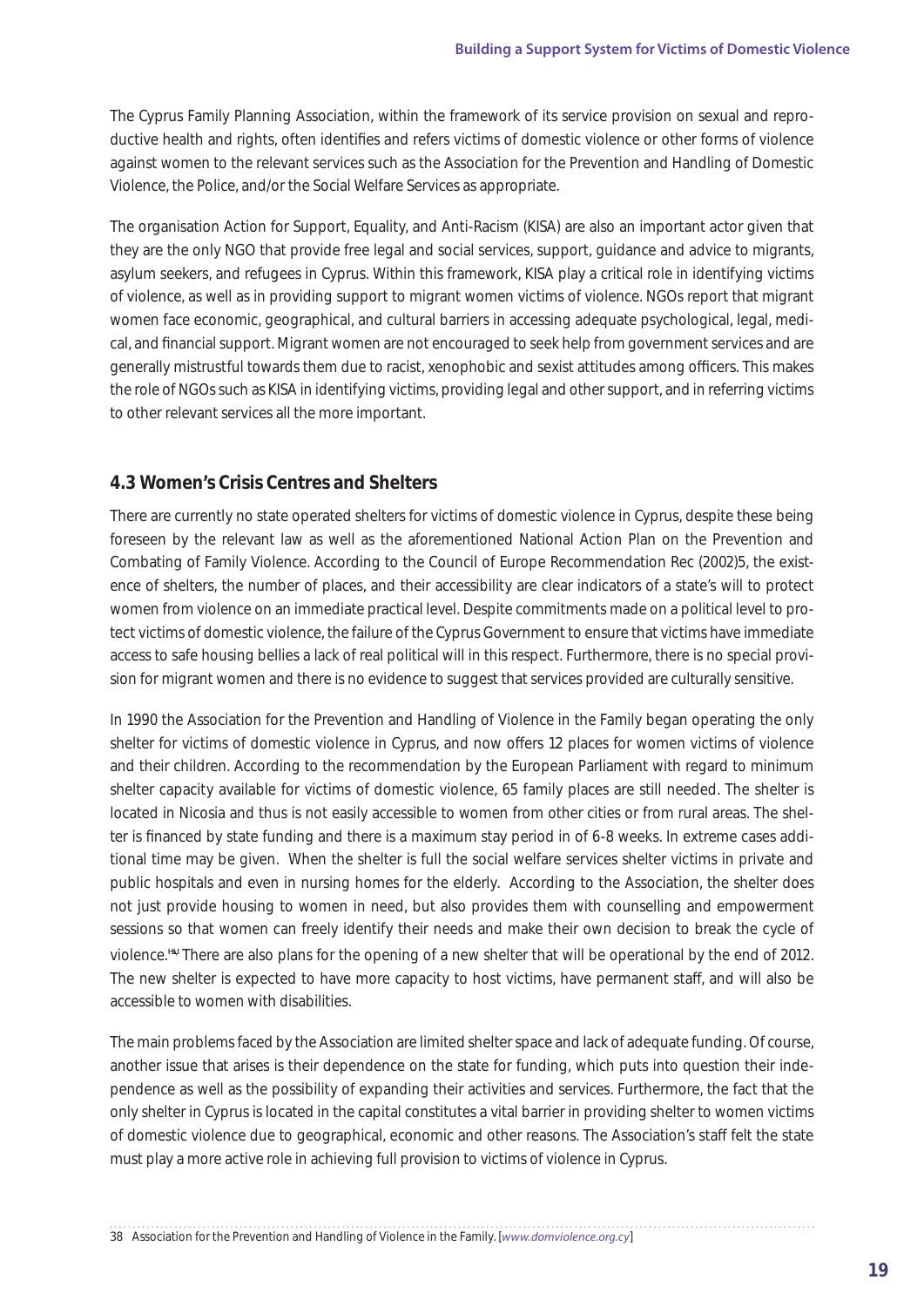Another issue a ecting the Association is the lack of a gender perspective in its work. Although the Association fully recognizes that domestic violence disproportionately a ects women and girls, the Association works within the national definition of domestic violence and does not formally recognize that domestic violence as gender-based and rooted in inequality between women and men. This puts into question their understanding of the true dynamics of domestic violence and, ultimately, their capacity to meet the needs of victims.

Despite these severe limitations in the scope of its work, the Association does cover a large gap in terms of meeting the needs of victims of violence and providing those services that the state does not adequately provide, or has failed to provide altogether. The Association often carries out evaluations of their services which have shown that victims are satisfied with the support services they have received, and other stakeholders such as the Police and the SWS have evaluated their cooperation with the Association as highly professional.

# **4.4 Measures to Promote Social Inclusion**

Violence against women is both a cause and a consequence of women's poverty and social exclusion.39 All interviewees agreed that poverty and economic or other dependency are the most frequent risk factors for violence. Women and children living in violent environments often face 'poverty traps' that hinder their ability to escape such violence and rebuild their lives. According to a report by WAVE (Women Against Violence Europe) the 'poverty traps' leading victims of violence and their children to social exclusion include: the impact of violence on women's health; exclusion from education and life-long learning; limited access to the labour market leading to reduced economic resources; dependency on public assistance; homelessness; single-parenthood; and, for migrant women, risk of being deported and/or otherwise excluded from public support and assistance due to their migrant status.

Contributing to the above are the structural inequalities faced by women at all levels, including their marginalized position in the labour market, the persistent wage gap between women and men, lack of high quality low cost child care, among others. These translate into lower pensions for women and greater dependency on public assistance and other welfare provisions. Women experiencing domestic violence, especially after a separation, are vulnerable to poverty for numerous reasons. In the majority of cases they are without financial means, without a place to live, and access to the labour market is especially di cult for them. The situation is even more precarious for migrant women whose legal status is often linked to the perpetrator and thus may be prevented from accessing public benefits and/or risk deportation.

The majority of interviewees in this study agreed that poverty and social exclusion are the most frequent risk factors for violence, and constitute the main barriers for women living in violent relationships from escaping such violence.

According to the Police, one of the issues related to the economic dependency of women is the fact that women sign proxies/mandates and bank guarantees giving their spouse the right to manage all their financial, property and business matters. There have also been a number of cases of forgery of a women's signature by their spouse in order to secure loans and bank guarantees. Another barrier to the economic independency of women is the fact that the state does not have elective enforcement mechanisms to collect child support allowances owed by men, and for greater protection of divorced women in general.

In Cyprus, programmes for the social inclusion and reintegration of victims of violence are rare and are not part and parcel of support and assistance provided by relevant government services and/or NGOs. Focus is on providing immediate assistance such as accommodation and board, as well as legal advice and support.

<sup>39</sup> Women Against Violence Europe (2009) *'Policy Paper on the Interdependency of Poverty and Women experiencing Domestic Violence, and Migrant women'*, WAVE Network. Vienna.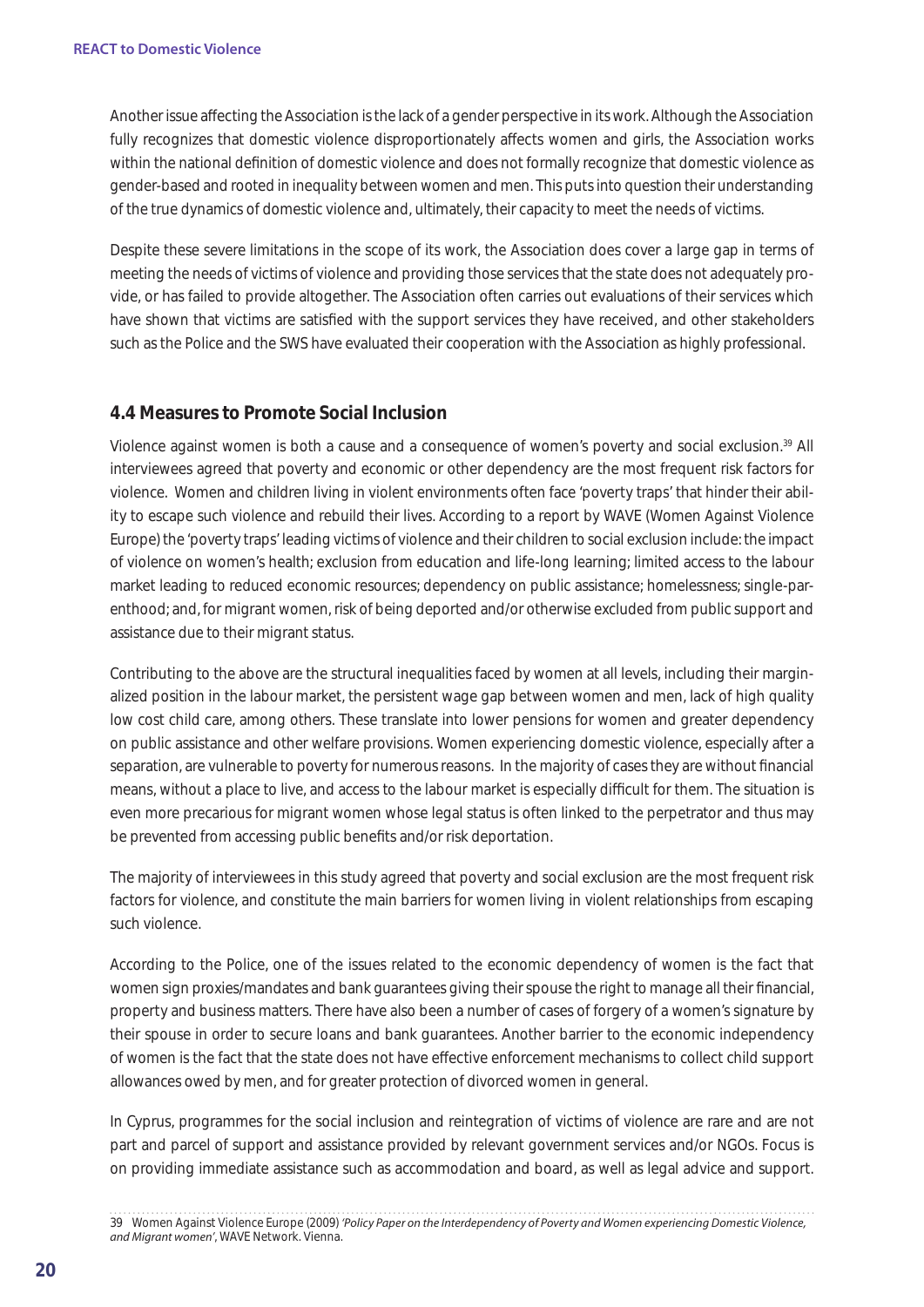The Social Welfare Services (SWS) are responsible for granting public assistance to victims under the Public Assistance Law. Under the Public Assistance and Services Laws 1991-2003, a person legally residing in Cyprus whose resources are not su cient to meet his/her basic and special needs, may be entitled to financial assistance and/or social services. In 2006, the Law on Public Assistance was amended to financially reinforce public assistance recipients and encourage their integration in the labour market. Victims of violence can and do benefit from the public assistance scheme but most do so as 'single parents' given they meet income and other criteria. Single parents are also entitled to additional benefits within this framework. For example, for singleparent families 50% of the net income from employment is not taken into account when determining the right to and the amount of public assistance. Child benefit is also not taken into account. Single parents are also eligible for an additional monthly allowance, including additional amounts for each dependent child.

However, according to the participants to this study, there are often long delays in granting public assistance to victims, which puts them in an extremely vulnerable position as they are usually in need of immediate economic support. This particularly a ects those women who are in the shelter run by the Association for the Prevention and Handling of Domestic Violence and whose futures are extremely uncertain. This may be exacerbated further in the case of migrant women whose residency status is uncertain and may not be eligible for any public support. According to the Association for the Prevention and Handling of Family Violence, even when women leave the shelter and manage to find new accommodation and employment, public assistance is often not enough to cover their basic needs and those of their children.

The Cyprus National Strategy for Social Inclusion (2008-2010) describes a number of policy measures on social integration of vulnerable groups including vocational training, and measures to promote their integration in the labour market. However, women victims of violence are not recognized as a distinct vulnerable group within this framework. This is one of the most serious problems faced by the victims that need urgent economic support, childcare, access to the labour market, and/or vocational and other training.

*"We have a big gap in mechanisms that support women victims of domestic violence especially after they leave the shelter, in terms of public assistance, housing and also programmes for re-integration." National Machinery for Women's Rights*

When designing integration/social inclusion programmes, it is essential that these address those factors that contribute to the marginalization of women in all areas and render them socially vulnerable. Although economic assistance is important, it must be emphasised that this cannot be considered a cure-all in addressing the needs of victims of violence. Such programmes must include measures for adequate housing, employment, vocational training, and childcare services, and be linked to the gender equality and women's rights framework. So although social benefits are vital for the immediate support of victims of violence, these must be accompanied by active inclusion policies that take into account the specific needs of women from a gender perspective.

# **4.5 Perpetrator Programmes**

The Association for the Prevention and Handling of Domestic Violence in the Family runs two related intervention programmes called "Compassion" which are designed for perpetrators of domestic violence on the one hand, and victims of violence on the other. The first is directed toward men with violent behaviour and is designed to help them take responsibility for their anger and behaviour, change their attitudes and perceptions towards such violence, and thus prevent violent behaviour from reoccurring. The other is for women victims of violence aiming at empowering them through self-compassion techniques in order to find their inner strength and be able to take the best decisions for themselves, as well as for their relationships. Thus, the programme claims to have has both a preventative as well as a treatment element in that it aims to prevent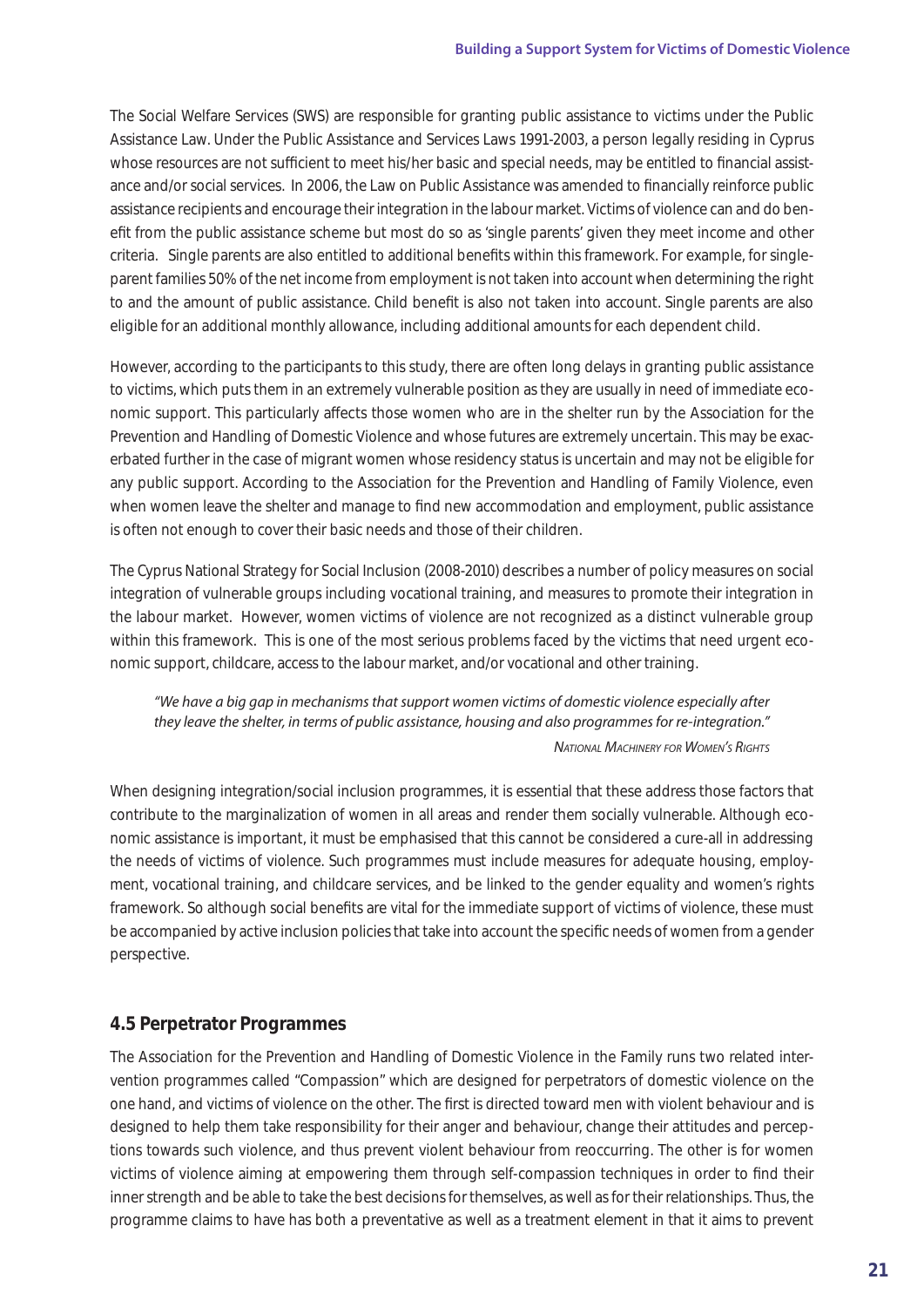negative thoughts and feelings that may lead to violent behaviours, as well as to help women recuperate from emotional pain and abuse through the practice of specific self-healing techniques. The programme has been running since 2007 and has reached a total number of 98 persons, 43 men and 55 women. According to Association sta, the programme has been evaluated internally through the use of questionnaires, and has achieved positive results in terms of behaviour change and building self-esteem. To date, there has not been any external evaluation of the programme.

The programme 'Compassion' was lauded by the Government as a necessary and innovative programme to fill the gap in the provision of support to perpetrators. However, participants to this study expressed concern that such programmes may in future be used to avoid legal sanctions.40 Furthermore, it was felt that there is little evidence that such programmes are e ective in addressing men's violent practices and that promoting such social interventions as a blanket policy regardless of their quality can be dangerous.41 There is also an immediate danger to partners and ex-partners when o ering a service that appears to give the hope that the perpetrator may change his abusive behaviour. Indeed, when a perpetrator attends such programmes his partner may decide to stay in or return to the relationship - given personal, financial, and societal pressures - which may result in her immediate danger. Furthermore, if we recognize violence against women as a structural issue linked to unequal power relations between women and men, then perpetrator programmes cannot address anger management issues alone, but those gender-based assumptions supporting abusive behaviour. Another worrying issue is the extent to which perpetrator programmes may divert funding from desperately underfunded women's projects and services into relatively untested programmes for men.

Nevertheless, the aim here is not to dismiss perpetrator programmes altogether but to raise some important questions for further study and consideration in order to ensure that the safety of victims are the uppermost priority. Firstly, perpetrator programmes should not be used in order to avoid the legal consequences of criminal behaviour as defined by law. Secondly, perpetrator programmes must be run in close cooperation/coordination with programmes dealing with the protection of women and incorporate a gender equality perspective. It is also necessary to implement systematic evaluation of the  $e$  ectiveness of programmes and whether this eectiveness justifies their costs. Finally, perpetrator programmes must not divert much needed funding from victim services.

# **4.6 The Law Services and Legal Assistance**

The Law O ce of the Republic is the body responsible for prosecuting cases of domestic violence that are considered particularly serious, or that will be brought to Criminal Court. Such cases are dealt with by public prosecutors, acting in accordance with legal guidance of the O ce of the Attorney General.<sup>42</sup> All other cases of domestic violence are brought before Family Court, and victims can apply for legal aid if they are unable to a ord a private lawyer.

According to the Manual on Interdepartmental Procedures, the Law O ce of the Republic was to appoint a 15 member team that would specialize in domestic violence. This team would be responsible for the examination of reported cases and refer them to the relevant authorities such as the Police and the Social Welfare Services. This team would also be responsible for handling cases of domestic violence in Criminal Court. Additionally, a specialized legal offer would be available for legal advice regarding domestic violence on a 24 hour basis.

42 O ce of the Attorney General. [*http://www.law.gov.cy/law/lawoffice.nsf/dmlindex\_gr/dmlindex\_gr?OpenDocument* ]

<sup>40</sup> Veis, C. (2010) The Criminal Investigation of Domestic Violence Cases: Challenges and Issues, *Analysis Report, Inspection of Cyprus and European Law*, Vol. 11,  $\mu$  – Law Publishing, p. 12.

<sup>41</sup> Antić Gaber, M. (2009) *Violence in the EU Examined: Policies on Violence against Women, Children and Youth in 2004 EU accession countries*, 1st edition. University of Ljubljana: Faculty of Arts. [*http://www.ff.unilj.si/fakulteta/Dejavnosti/ZIFF/DAPHNEeng/Publications/ BOOK%20Violence%20in%20the%20EU%20Examined.pdf*]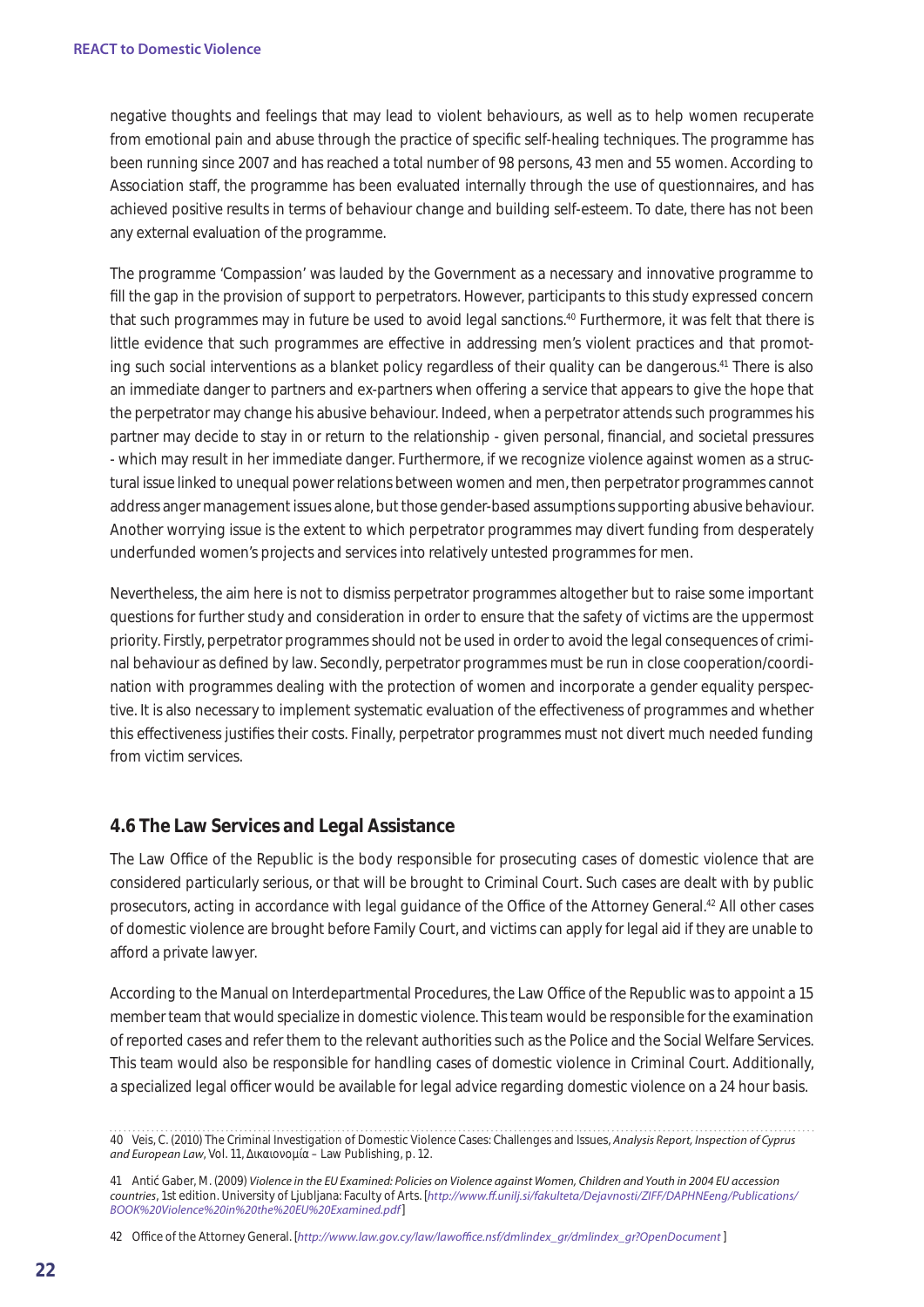Despite the above, in reality this 15 member team does not in fact function, nor do public prosecutors have any specialization in domestic violence. This was confirmed by the representative of the Law Services who stated that domestic violence cases are brought to court by public prosecutors that specialize in general criminal law and not domestic violence specifically. In fact, the Law Service does not support or see the need for specialization on family violence in order to e ectively prosecute criminal cases. The representative of the Law O ce that participated in this study stated that all criminal cases receive the same priority and are handled with equal seriousness regardless of the issue, and regardless of the prosecutor's specific expertise. She continued to argue that if a public prosecutor is specialized in criminal law then it should not matter if the victim is a woman, an elderly person, or a child. Another serious issue is that, according to the participants of this study, although in theory a public prosecutor should be available 24 hours a day to provide urgent legal advice, this is rarely the case and often the o cer on duty cannot be reached or is unavailable.

Thus, the Law Services play very little role in  $e$  ective victim support which directly a ects the rates of attrition and conviction in domestic violence cases. There is a general lack of expertise among public prosecutors on domestic violence, as well as a lack of awareness and sensitivity.

With regard to legal support provided by private legal counsellors and lawyers, a study by the Mediterranean Institute of Gender Studies shows that victims of violence are deeply dissatisfied with the support provided.<sup>43</sup> They indicate that they are not provided with adequate and su cient information with regard to the legal process, do not receive comprehensive information in relation to their rights, and even complain that their cases are dealt with negligently. This was particularly true in the case of migrant women who felt that they were the victims of prejudice and discrimination on the part of their lawyers.

# **4.7 Lack of Awareness among Service Providers**

It is well documented that there is widespread prejudice in relation to domestic violence as with other forms of violence against women. Women victims of domestic violence experience fear of stigmatisation on the one hand, and face societal norms that accept and normalize violence on the other. Women themselves also lack awareness in relation to their rights and information on available support services. Furthermore, research has shown that there is a general mistrust towards the government departments and their competency in providing adequate protection and support.44

Unfortunately, as we have seen above, these attitudes also permeate all government and NGO services working in the domestic violence field. Again, despite the fact that the majority of service providers recognize that women are disproportionally a ected by domestic violence, most participants to this study strongly supported the gender neutrality of domestic violence legislation and policies to combat the phenomenon. The absence of the gender perspective and the discursive confusion of the gender dimension of violence can be partly explained by the misconception of the term "gender perspective" as discrimination towards men. Gender-sensitivity is not perceived as recognition of the dieferences and specific needs of women and men, or as an acknowledgment that women's and men experiences of violence dier. Rather, it is misconstrued as a mechanism for giving women preferential treatment. When discussing violence against women in Cyprus, there are always those that will object to the term, claiming that men can also experience violence at the hands of women.

<sup>43</sup> Mediterranean Institute of Gender Studies (2010) 'Poverty and Social Exclusion of Women Victims of Domestic Violence', December 2010, Nicosia. [*http://www.medinstgenderstudies.org/wp-content/uploads/Women-Violence-and-Social-Exclusion-Final.pdf*]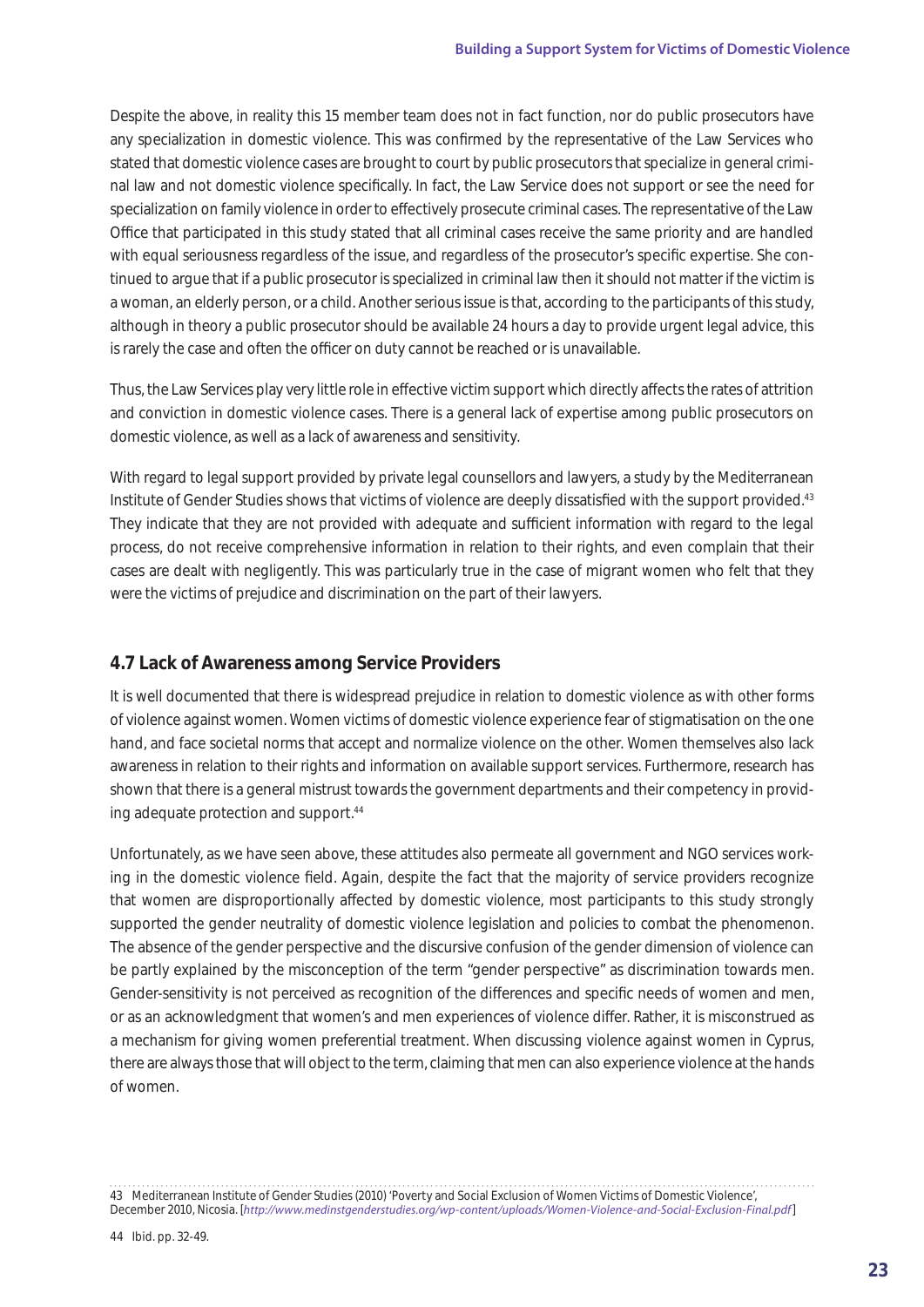*"I am completely satisfied by the definition of domestic violence in that it covers both men and women. If I have a case of a man victim of domestic violence I should be able to prosecute the perpetrator on the same terms. Otherwise women will be benefit and men will lose."*

#### *Government Representative*

A number of participants to this study also revealed stereotypical attitudes towards domestic violence and particularly towards the victims. They revealed a lack of understanding of the dynamics of domestic violence and there was no gendered analysis of the phenomenon. It is also evident that a general culture of 'victim blaming' prevails among those that work with domestic violence victims and who have responsibility for protecting them.

*"Why do women stay with violent husbands? Why don't they leave them? I don't think that women nowadays are forced to stay with a violent husband".*

#### *Government Representative*

The lack of a real gender perspective in service provision means that not only victims are denied the support that they need but also sends the message that perpetrators can exercise violence with impunity. Systematic training programmes on violence against women and gender equality is critical for all those professionals that operate as gateways for the identification of victims and that provide access to victim support services. This should include oecers of the Law Services as well as the Judiciary. These programmes must aim to change the attitudes of professionals towards domestic violence and towards domestic violence victims.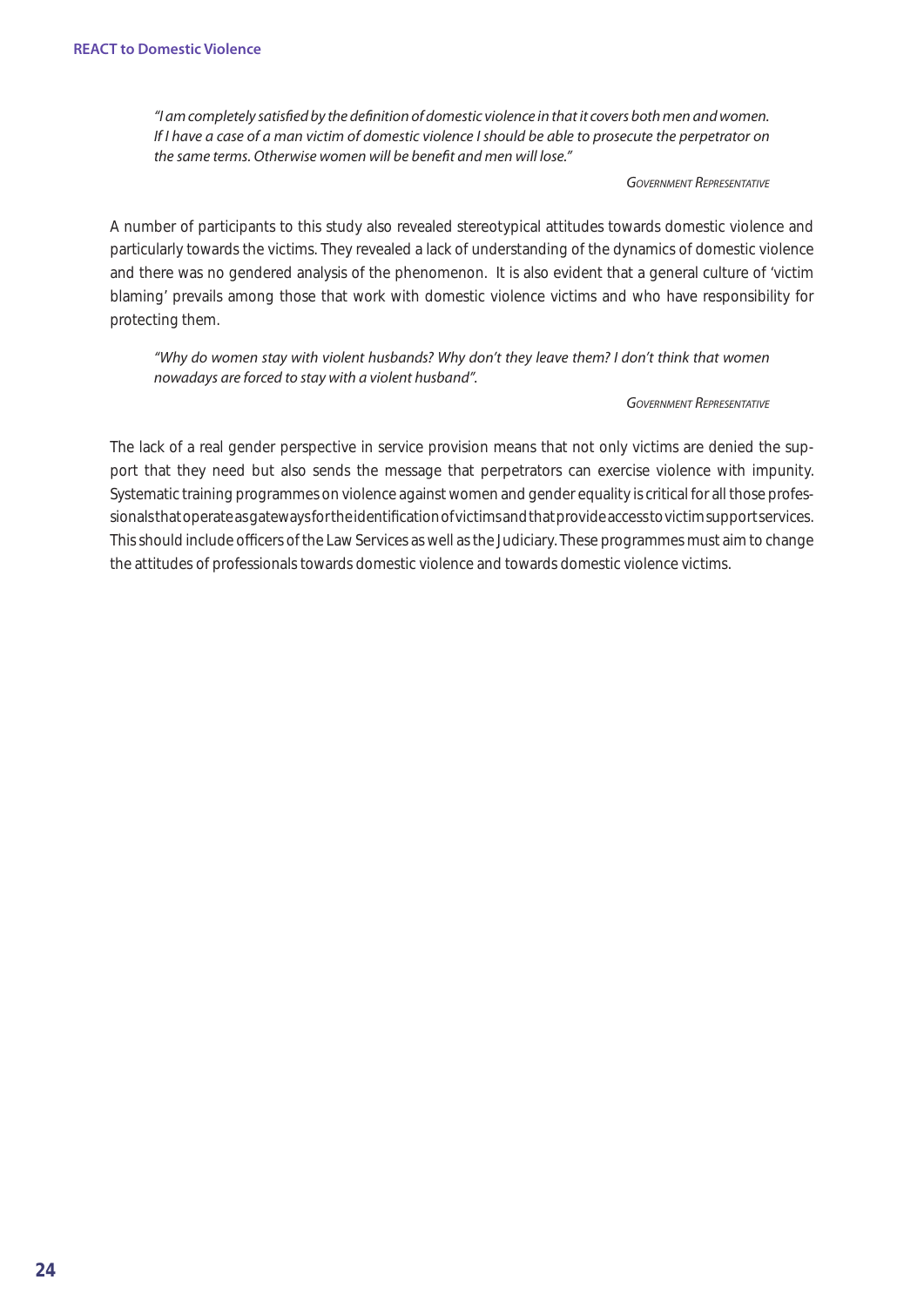

National data on the prevalence of domestic violence is not existent, and the only data available are those collected by the Police and the Association for the Prevention of Violence in the Family. The scarcity of data on violence against women means that we are dependent on police statistics for identifying trends in reported violence against women, but lack a true picture of the prevalence of domestic violence in Cyprus. This obviously impedes informed policy making on the issue, and results in inadequate support and protection services for women.

It is evident that there is a general trend of increased reporting of domestic violence with reported cases almost doubling in the past decade. The available data also shows that the majority of victims are women who su er violence from male family members. Domestic violence has received an increased level of support by the Cyprus Government over the last decade, which has led to increased visibility of the issue and may have contributed to the increase in reporting rates. However, domestic violence continues to be one of the least reported crimes in Cyprus and conviction rates are among the lowest in Europe.

Cyprus has a comprehensive legislative framework to combat domestic violence, and more recently adopted a National Action Plan for the Prevention and Combating of Violence in the Family (2010-2015). Despite this, the legislative framework is gender-neutral and does not take into account the gendered power relations at stake in violence against women. This has resulted in a complete lack of a gender perspective in policies and measures to combat domestic violence in Cyprus, which have thus far failed to address the root causes of violence against women, or the specific needs of women victims of violence and their children. Similarly, although the recently adopted NAP on Family Violence recognizes that violence disproportionately a ects women and is perpetrated by men, it does not fully incorporate a gender perspective. Furthermore, no specific budget has been allocated for the implementation of the NAP, nor have timelines been set for the actions foreseen.

In terms of prevention, action has mostly focused on secondary and tertiary prevention and has failed to address the root causes of violence. The links between violence against women and gender inequality in all spheres of life have not been analysed or addressed in any meaningful way in prevention programmes and activities. Prevention activities have largely taken the form of public awareness raising actions with no real evidence of their impact on the wider society. Less attention has been place on school based interventions with the exception of a number of NGOs that work with young people and adolescents on a systematic basis to challenge those gender based attitudes and perceptions that support and perpetuate violence against women. Despite the promise that comprehensive sex education was to be incorporated in the school curriculums during the recent educational reform, this did not take place presenting a missed opportunity to sensitize young people and challenge prevailing knowledge and attitudes on gender relations and sexuality issues.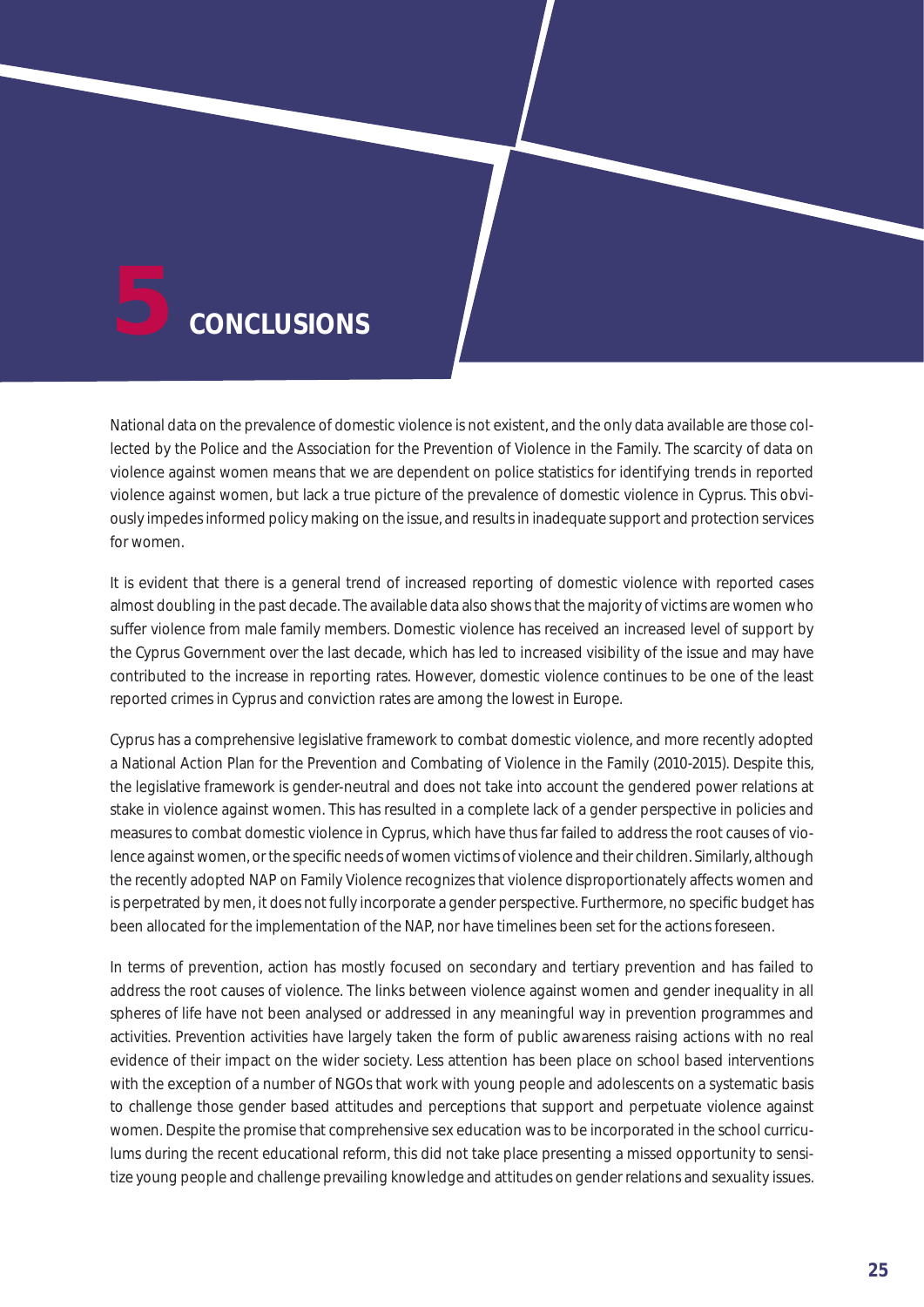State services such as shelters and other specially designed premises for housing and handling victims of domestic violence are inadequate and do not meet minimum standards in terms of number of places of ered per population. Only one shelter operates in the capital Nicosia, with only 12 places for women and their children.

Interagency cooperation on domestic violence is weak, despite the adoption of the Manual of Interdepartmental Procedures drafted by the Advisory Committee for the Prevention and Combating of Violence in the Family. Exacerbating the problem is the deep gap in experienced, professional, and specialized sta in all governmental services working on domestic violence. This is mainly due to the lack of systematic training, as well as the high mobility rate among front line service providers. This is particularly true of the Social Welfare Services, which are primarily responsible for all aspects of victim support and assistance. O cers are often unavailable and do not respond to domestic violence cases in a timely and e ective manner.

The Police play a key role in combating domestic violence and remain the first point of contact for victims requesting support and assistance, mainly due to other government services being unavailable outside working hours. However, the Police also super from a lack of superior specialized personnel which directly a ects the ability of the police to intervene expediently to keep the victim safe, as well as its ability to initiate criminal investigations.

The Health Services do not play any real role in data collection, early detection, or treatment of domestic violence. Health professionals have neither the time nor the expertise to identify victims of violence or to intervene e ectively.

Despite the recognition that poverty and economic dependency are risk factors for violence, social inclusion/ reintegration programmes are not part and parcel of support and assistance provided to domestic violence victims by relevant government services and/or NGOs. Victims eligible for public assistance often experience delays in the evaluation of their applications, and often the assistance is not sue cient to cover their basic needs and those of their children. The lack of social inclusion programmes raises the risks of poverty and social exclusion for women victims of domestic violence, and thus those factors that render them vulnerable in the first place are not adequately addressed.

Finally, there is a lack of a real gender perspective in service provision in Cyprus with service providers often holding stereotypical attitudes towards domestic violence and particularly towards victims. The real dynamics of domestic violence are rarely understood and domestic violence myths are widespread resulting in a culture of 'victim blaming' that permeates most of Cypriot society.

#### **RECOMMENDATIONS:**

- Systematic research on the extent of these crimes needs to be conducted to better understand the real dimensions of the problem and to better inform policy and support and prevention campaigns.
- Domestic violence need to be recognized as a form of male violence against women and interpreted within the context of gender inequality and traditional power relations between women and men. This needs to be reflected in the legislative framework and in all actions to prevent and combat domestic violence.
- The gendered dimensions of those factors render women vulnerable to violence need to be mainstreamed into anti-violence policy including marginalization in the labour market, the lack of a ordable, quality child care services, and the gender pay gap, among others.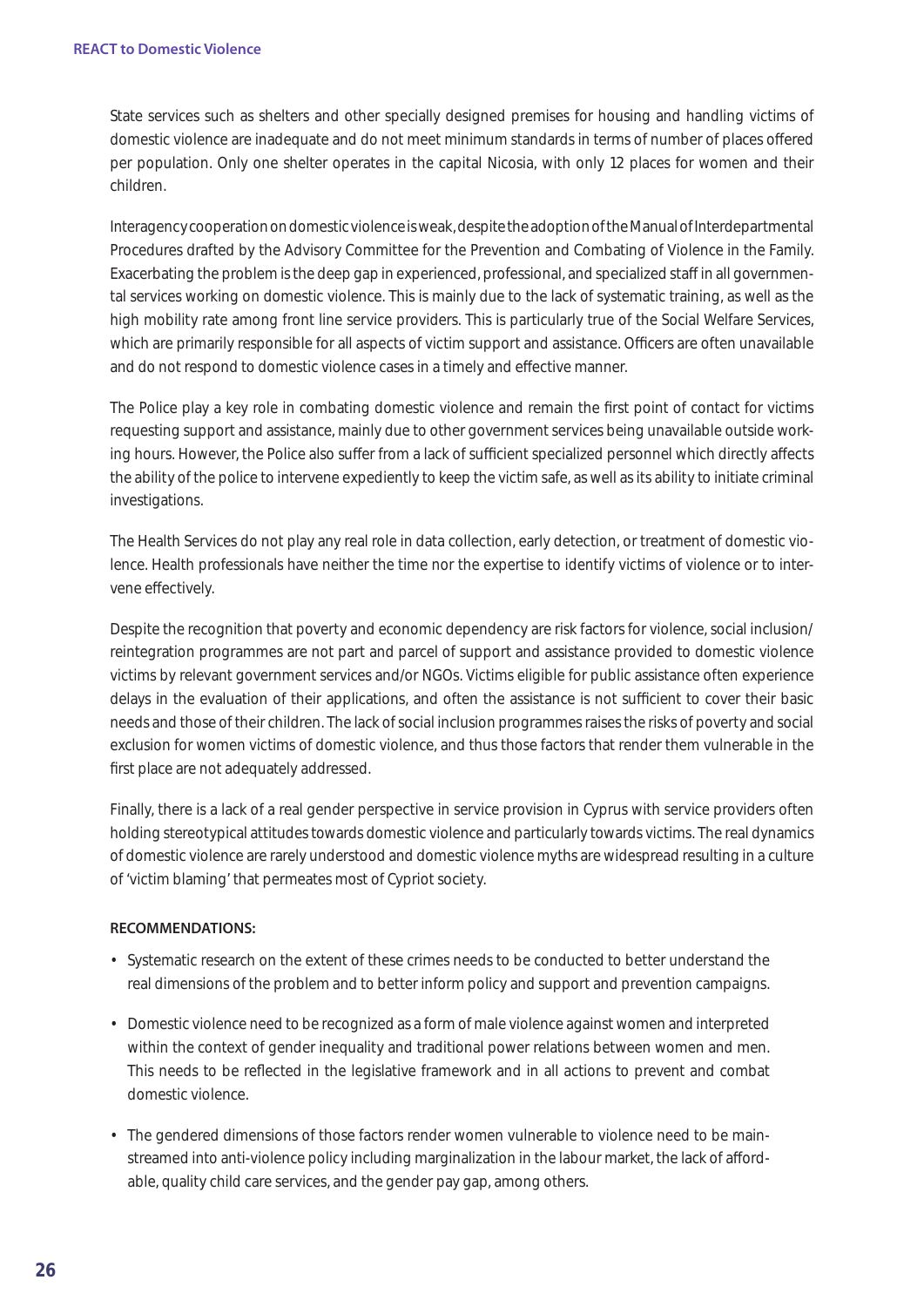- Timetables, deadlines, and specific budgets for the implementation of the National Action Plan on the Prevention and Combating of Domestic Violence must be set.
- Thoroughly monitor and evaluate the measures and strategies of the National Action Plan for the Prevention and Combating of Domestic Violence, and ensure that such monitoring is undertaken by an independent organisation that is not a party to the NAP.
- A systematic plan of action for the prevention of violence against women is needed, that will include awareness campaigns through the media and other sources, which will be monitored as to its implementation, regularity, target group and evaluation.
- Cooperation among governmental departments as well as cooperation between governmental departments and NGOs must be clearly re-examined and a new revised Manual of Interdepartmental Procedures drafted and adopted.
- NGOs and women's organisations must be systematically consulted in the formulation and implementation of policies and measures to combat domestic violence.
- The establishment of a domestic violence crisis centre that will provide a range of high quality, comprehensive and coordinated specialized services for women including legal assistance, counselling services, psychosocial support, health services, among others.
- The state must meet its obligation to provide safe shelter to women victims of violence and their children according to recommendations by the Council of Europe and the European Parliament.
- A 24-hour hotline for victims of domestic violence must become operational without delay with specialised sta for immediate urgent intervention.
- Organise systematic and specialised training using a gender-sensitive approach for all actors involved in domestic violence, including the police, the health services, the social welfare services, the judiciary and legal professionals.
- Women who are victims of domestic violence must be able to receive autonomous and independent residence status regardless of migration status.
- Accessible and free legal assistance should be provided to all women victims of domestic violence prior and during the legal proceedings.
- Greater support from the state to NGOs that provide services to victims of violence. The funding and NGO participation in policy and services must be transparent and be regulated by law.
- Women victims of domestic violence must be recognized as a group particularly vulnerable to poverty and social exclusion. They should have access to a tailored package of services that will promote access to quality housing, income support, education and vocational training, child care services, among others.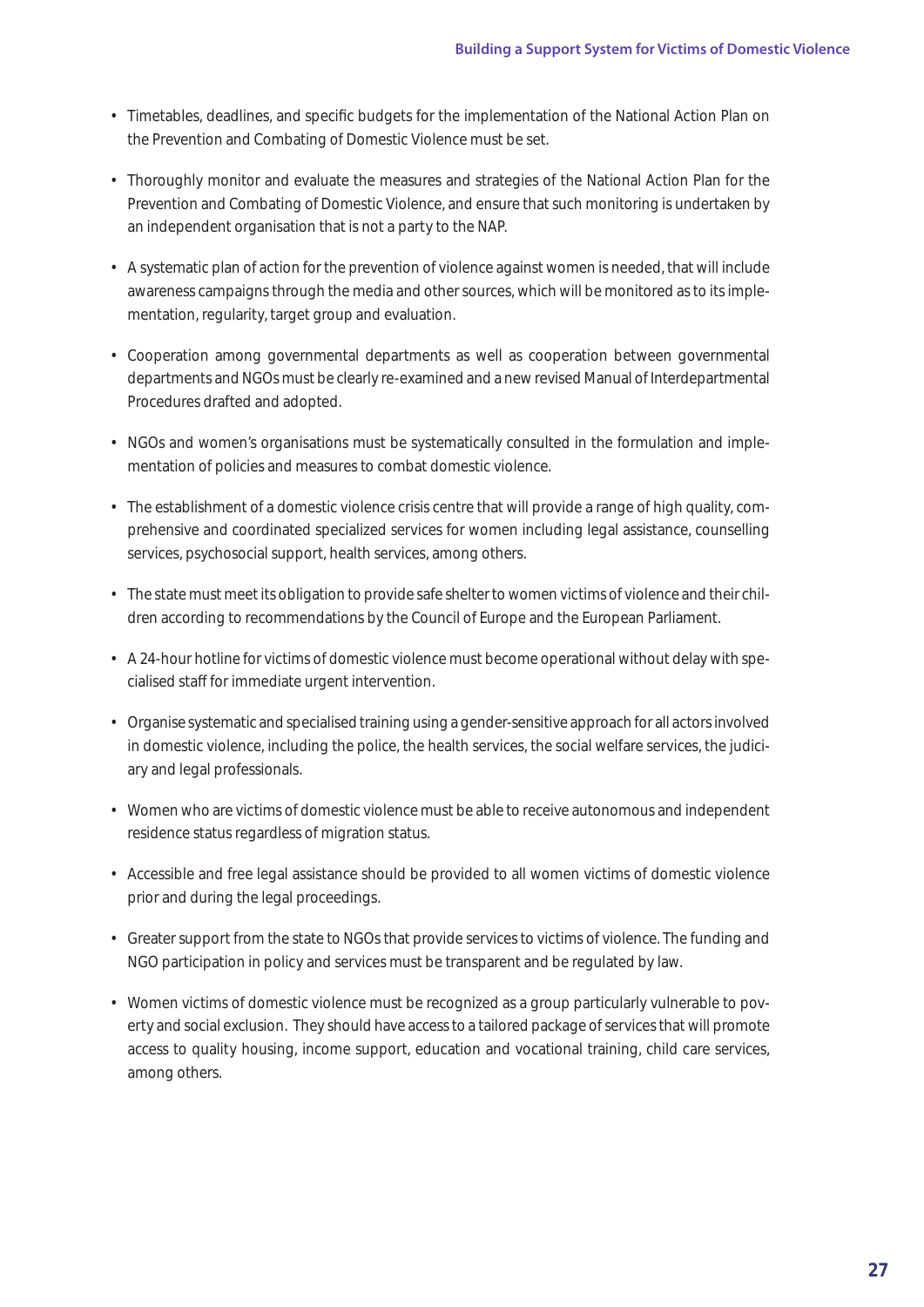

Advisory Committee for the Prevention and Compacting of Violence in the Family, Cyprus National Action Plan on Combating Violence in the Family 2010-2015, Nicosia. [*http://www.familyviolence.gov.cy/upload/downloads/ actionplan\_2010-2015.pdf*]

Advisory Committee for the Prevention and Combating of Family Violence (2009) 'Evaluation of Services that are Provided in Schools for the Prevention and Confrontation of Incidents of Family Violence', Nicosia. [*http://www.familyviolence.gov.cy/upload/research/erevna\_2009\_aksiologisi.pdf*]

Advisory Committee for the Prevention and Combating of Violence in the Family (2004) 'The Extent and the Forms of Violence against Children in Cyprus Family', Nicosia. [*http://www.familyviolence.gov.cy/upload/ research/erevna\_2004.pdf*]

Advisory Committee for the Prevention and Combating of Violence in the Family (2004) 'Report on the Evaluation of Interdepartmental Procedures for the Handling of Family Violence Cases', Nicosia. [*http://www.familyviolence.gov.cy/upload/downloads/aksiologisi\_diatmimatikon\_diadikasion\_200501.pdf*]

Advisory Committee for the Prevention and Combating of Violence in the Family (2002) 'Manual of Interdepartmental Procedures for Handling Domestic Violence Cases', Nicosia. [*http://www.familyviolence.gov.cy/ upload/downloads/egxeiridio\_diatmimatikon\_diadikasion\_200206.pdf*]

Aebi, M.F., Aromaa, K., Aubusson de Cavarlay, B., Barclay, G., Gruszczyñska, B., Hofer, H., Hysi, V., Jehle, J.M., Killias, M., Smit, P., Tavares, C. (2006) *European Sourcebook of Crime and Criminal Justice Statistics-2006* (2006), 2nd edition, Boom Juridische Uitgevers, Den Haag. [*http://www.europeansourcebook.org/esb3\_Full.pdf*]

Anderson, L.K. (1997) 'Gender, Status, and Domestic Violence: An Integration of Feminist and Family Violence Approaches', *Journal of Marriage and Family*, Vol. 59, no. 3.

Annual Report of the Equality Authority (2007-2008), Ombudsman's O ce. Cyprus. [*http://www.ombudsman.gov.cy/Ombudsman/ombudsman.nsf/All/5A41A462822B8AAC88257686006B1A42/\$file/ Έκθεση%20Αρχής%20Ισότητας%20για%20τα%20έτη%202007%20και%202008-αγγλικά-.pdf?OpenElement*]

Anti Gaber, M. (2009) *Violence in the EU Examined: Policies on Violence against Women, Children and Youth in 2004 EU accession countries*, 1st edition. University of Ljubljana: Faculty of Arts. [*http://www.ff.unilj.si/fakulteta/ Dejavnosti/ZIFF/DAPHNEeng/Publications/BOOK%20Violence%20in%20the%20EU%20Examined.pdf*]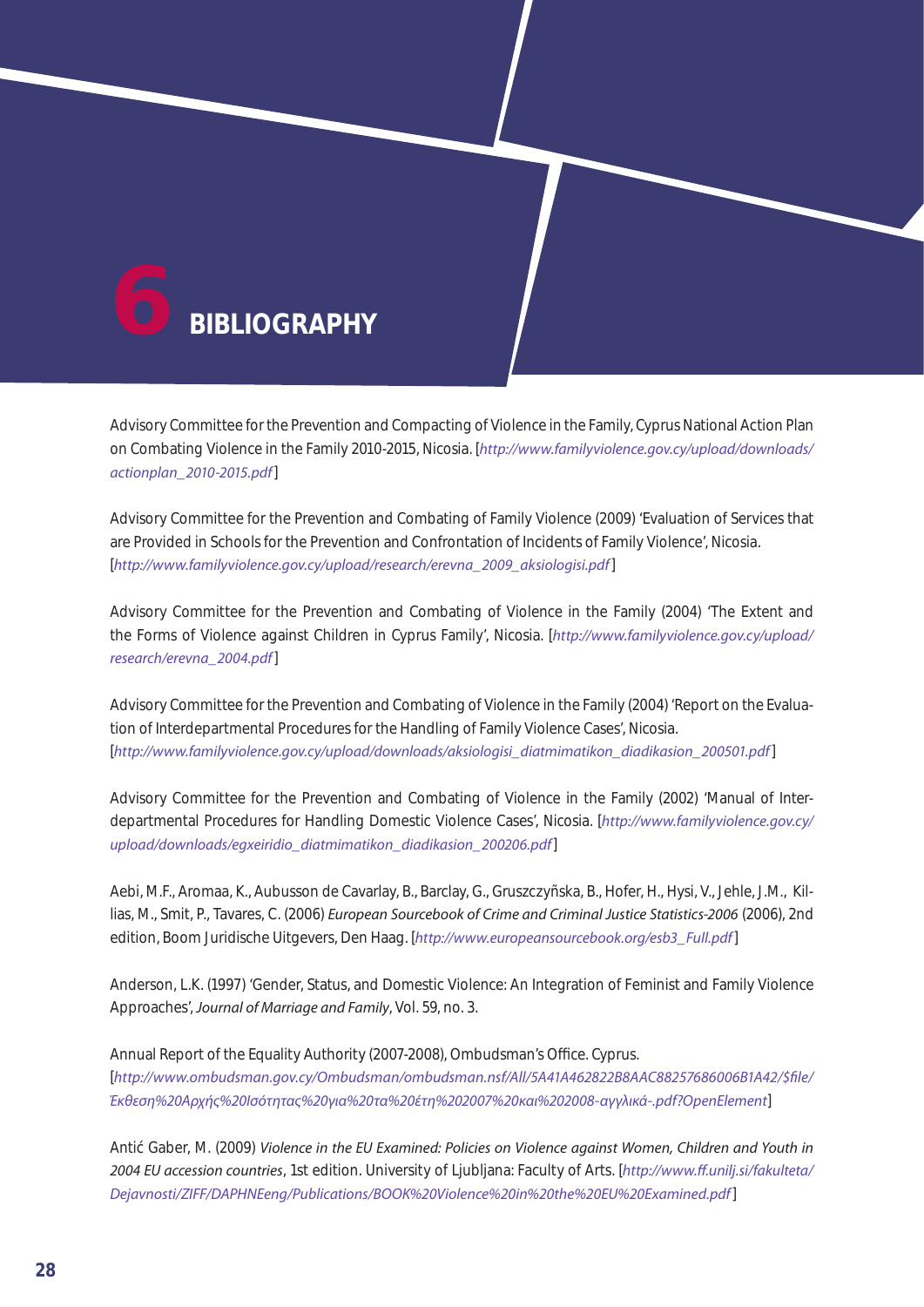Apostolidou, M., Apostolidou, Z., Biran, M., Kouta, C., Payiatsou, M., Mavrikiou, P. (2008) *'Attitudes of Health Professionals on Violence in the Family'*, United Nations Development Programme, Nicosia.

Apostolidou, M., Apostolidou, Z., Payiatsou, M., Mavrikiou, P. (2007) 'Evaluation of Services of ered to Victims of Domestic Violence by the National Health Service', Advisory Committee for the Prevention and Compacting of Violence in the Family. Nicosia.

Council of the European Union, (2004) *Joint Report by the Commission and the Council on Social Inclusion*  (7101/04), March 2004, Brussels.

[*http://ec.europa.eu/employment\_social/soc-prot/soc-incl/final\_joint\_inclusion\_report\_2003\_en.pdf*]

Cyprus National Action Plan on Equality between Men and Women 2007-2013, Cyprus Ministry of Justice and Public Order. Nicosia.

Cyprus Violence in the Family (Prevention and Protection of Victims) Law 119(I) of 2000 and 212(I) of 2004. [*http://www.family violence.gov.cy/cgibin/hweb?V=legislationgr&\_ FSECTION=10040&dlegislationgr. html&-Sr&\_VSECTION=0000&\_VCATEGORY=0000*]

Equal Treatment of men and women in employment and vocational training Law, No. 205(I)/2002 [N. 205(Ι)/2002]. [*http://www.no-discrimination.ombudsman.gov.cy/sites/default/files/n.205i\_2002.pdf*]

European Commission, Expert Group on Gender Equality and Social Inclusion, Health and Long-Term Care Issues (2010) Violence against Women and the Role of Gender Equality, Social Inclusion and Health Strategies, Synthesis Report, Brussels.

European Women's Lobby, (2010) *'Towards a Europe Free from All Forms of Male Violence against Women, Position Paper'*, December 2010

Get the Facts: The Facts on Domestic, Dating and Sexual Violence. *Family Violence Prevention Fund* [*http://endabuse.org/*]

Hester, M. (2006) 'Making it through the Criminal Justice System: Attrition and Domestic Violence', *Social Policy and Society*, Vol. 5, no.1. p.p. 79-90.

HM Crown Prosecution Service Inspectorate, HM Inspectorate of Constabulary (2004) 'Violence at Home: A Joint Inspection of the Investigation and Prosecution of Cases Involving Domestic Violence'. [*http://www.hmcpsi.gov.uk/documents/services/reports/EAW/DomVio0104Rep.pdf*]

Kapsou, M. (2006) 'Country Report, Cyprus', in E. Chru ciel, *Youth's Voice: Report on Sexual and Reproductive Health and Rights in Central and Eastern Europe and Balkan countries*. Astra Network, Warsaw, Poland.

Kelly, L., Lovett, J., Seith, C. (2009) *Different Systems, similar outcomes? Tracking attrition in reported rape cases in eleven countries*, European Briefing, London Metropolitan University, CWASU.

Kouta, C., Tolma, E.L. (2008) 'Sexuality, sexual and reproductive health: an exploration of the knowledge, attitudes and beliefs of the Greek-Cypriot adolescents', *Promotion and Education*, Vol. 15, no. 4.

Maynard, M. (1989) 'Privilege and Patriarchy: Feminist thought in the nineteenth century', in S. Mendus and J. Rendall (eds.), Sexuality and *Subordination. London*: Routledge.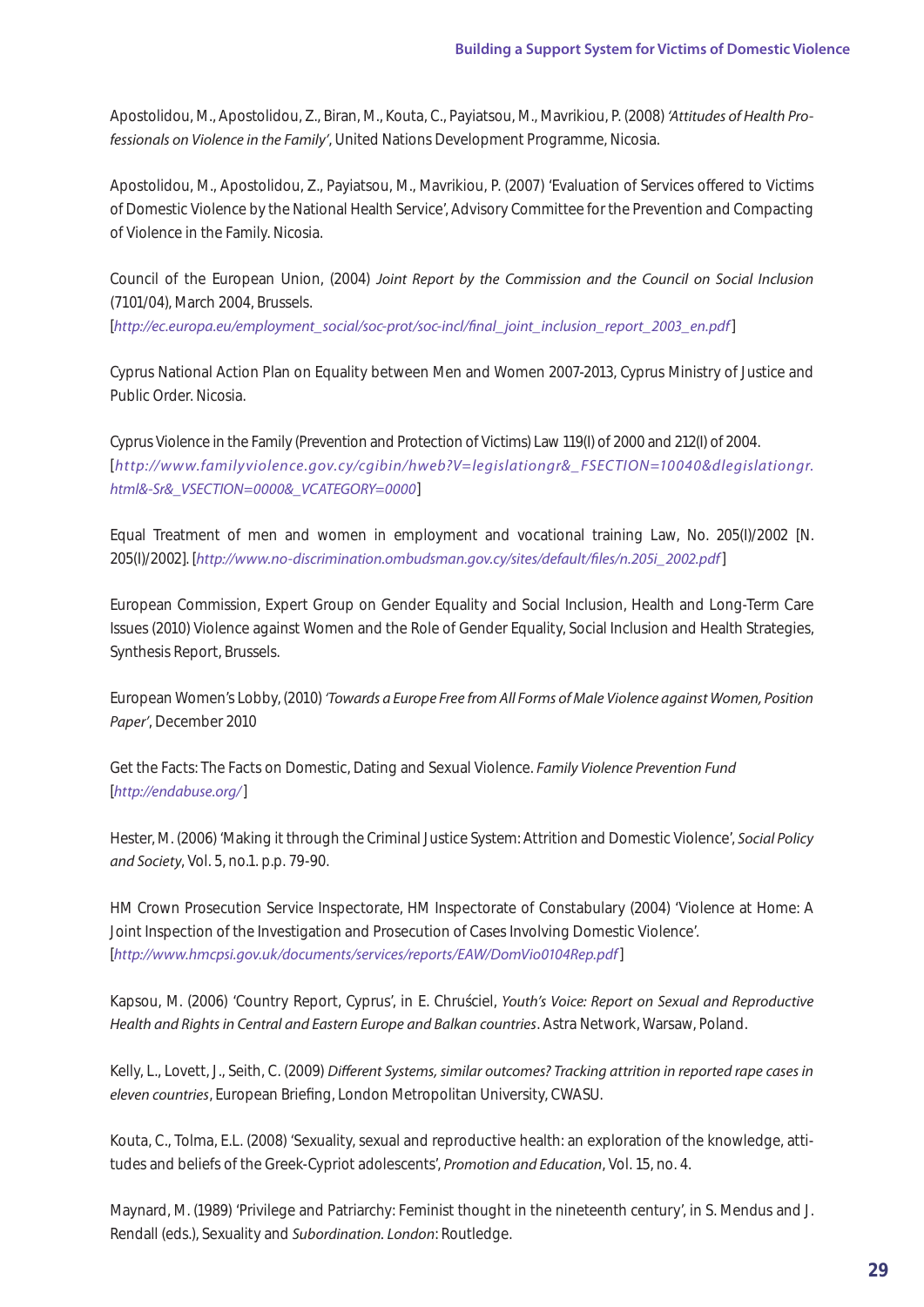Maynard, M. and Winn, J. (1997) 'Women, Violence and Male Power' in V. Robinson, and D. Richardson (eds.), *Introducing Women's Studies: Feminist theory and practice*. Macmillan Press; 2nd Revised edition.

Mediterranean Institute of Gender Studies (2010) *Poverty and Social Exclusion of Women Victims of Domestic Violence*, December 2010, Nicosia.

[*http://www.medinstgenderstudies.org/news/new-project-to-examine-the-links-between-domestic-violence-andpoverty-and-social-exclusion/*]

Mediterranean Institute of Gender Studies (2010) 'Perspective: Peer Education Roots for School Pupils to Enhance Consciousness of Tackling and Impeding Women Violence in Europe'. [*http://www.medinstgenderstudies.org/news/perspective-peer-education-roots-for-school-pupils-to-enhance-consciousness-of-tackling-andimpeding-women-violence-in-europe/*]

Mediterranean Institute of Gender Studies (2008) *Date Rape Cases among Young Women and the Development of Good Practices for Support and Prevention*, Cyprus National Report, University of Nicosia.

Mediterranean Institute of Gender Studies (2008) *Date Rape Cases among Young Women: Strategies for Support and Prevention*, University of Nicosia Press, Nicosia. [*http://www.medinstgenderstudies.org/publications/ resource-book-date-rape-cases-among-young-women-and-the-development-of-good-practices-for-support-andprevention/*]

Mediterranean Institute of Gender Studies (2005) *The Gender and Media Handbook: Promoting Equality, Diversity and Empowerment*, Nicosia. [*http://medinstgenderstudies.leo.titaninternet.co.uk/wp-content/uploads/handbook\_ final.pdf*]

Ministry of Justice and Public Order, (2008) Cyprus National Report on the Implementation of the Beijing Declaration and Platform for Action and the outcome of the Twenty-third Special Session of the General Assembly, Nicosia, Cyprus.

Ombudsman's Office, Anti-racism and Anti-discrimination Authority (2007) *Report on Single- Parent Families*. Nicosia. [*http://www.ombudsman.gov.cy/Ombudsman/ombudsman.nsf/presentationsArchive\_Archive\_gr?OpenForm*] Rosewater, A. (2003) 'Promoting Prevention Targeting Teens: An emerging Agenda to Reduce Domestic Violence', Family *Violence Prevention Fund*.

Stop Violence against Women: A project by the Advocates for Human Rights. [*www.stopvaw.org*]

United Nations Division for the Advancement of Women (2008) *Good Practices in Legislation on Violence against Women*, Report of the Expert Group Meeting, 26-28 May 2008. [*http://www.un.org/womenwatch/daw/egm/ vaw\_legislation\_2008/Report%20EGMGPLVAW%20%28final%2011.11.08%29.pdf*]

Veis, C. (2010) «  $V$ s.  $V$ s.  $V$   $\vdots$   $\qquad \qquad \mu$   $\qquad \qquad \mu$   $\qquad \qquad \mu$   $\qquad \qquad$  'Phileftheros', 3 January 2010, p. 48.

Veis, C. (2010) 'The Criminal Investigation of Domestic Violence Cases: Challenges and Issues', *Inspection of Cyprus and European Law*,  $\mu$  – Legal Publishings, Vol. 11, p.p. 102-126.

Veis, C. (2007) 'Violence + Family = Crime, Qualitative Analysis of Domestic Violence in Cyprus', *Inspection of Cyprus and European Law*,  $\mu$  – Legal Publishings, Vol.3, p.p. 437-467. Veis, C. (2006) «Όλα της Βίας στην Οικογένεια Δίας στην Οικογένεια η ώρα η θα η θα η ώρα η ώρα η ώρα η ώρα η ώρ